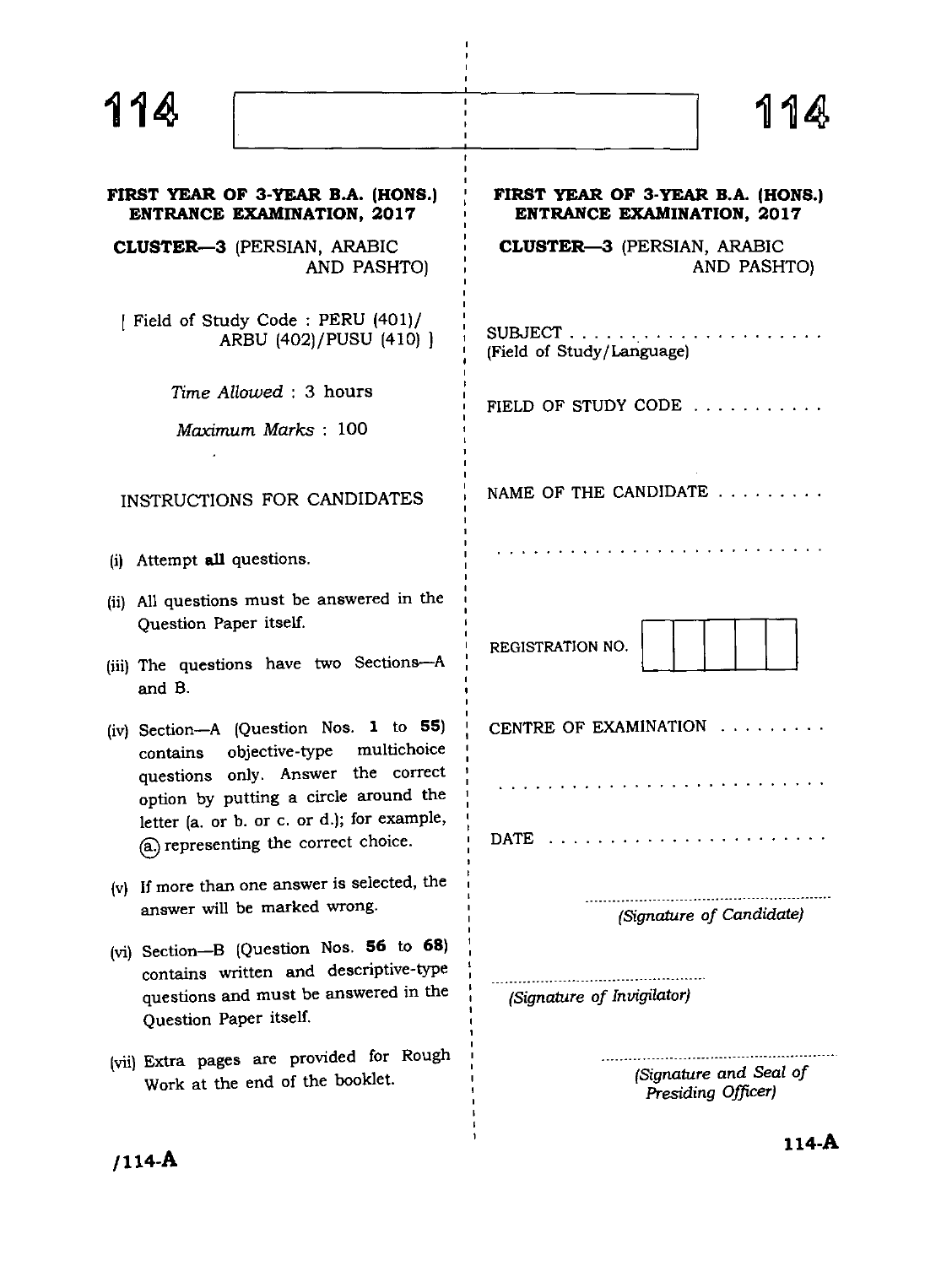$/114-A$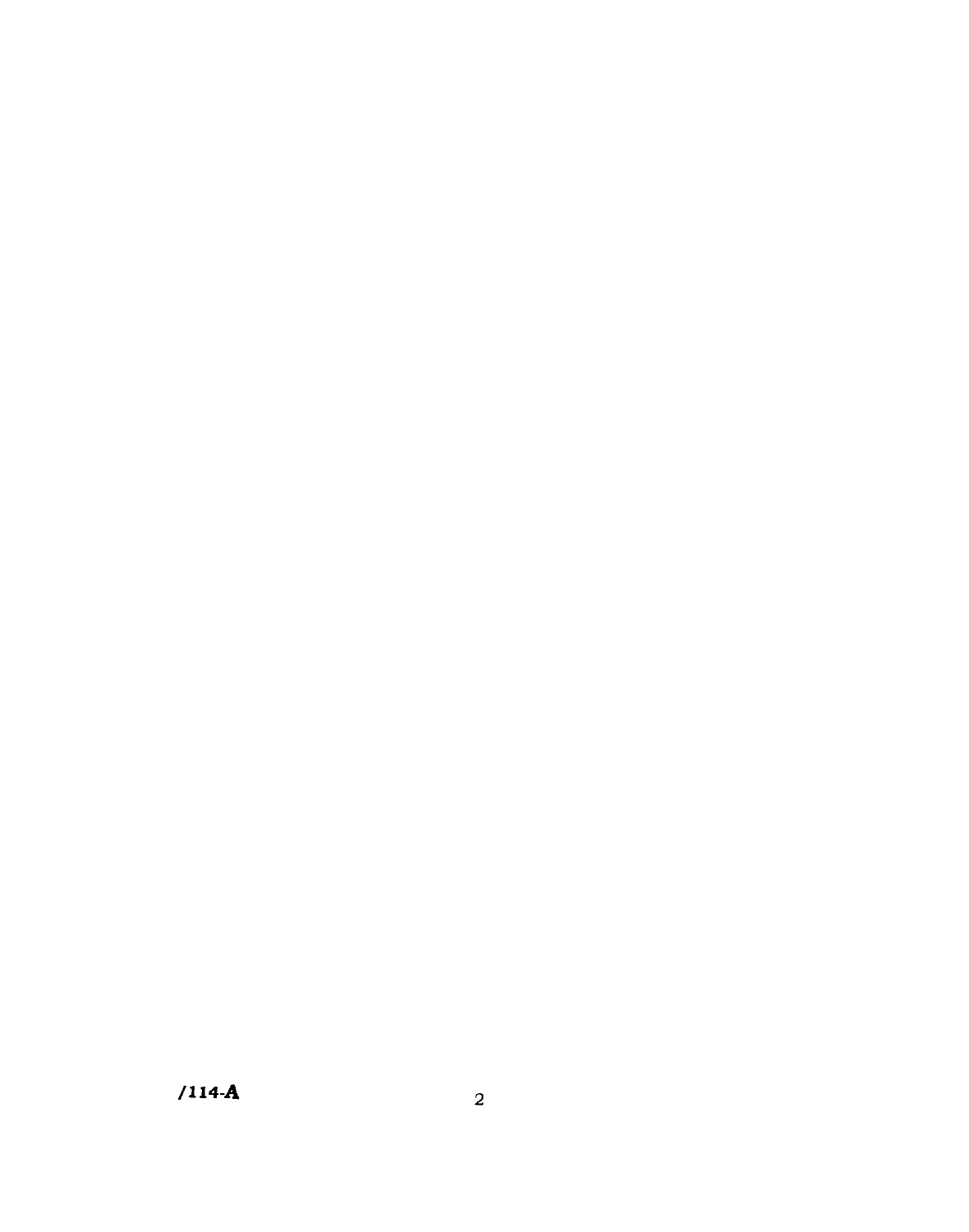|           | Question Nos. | Marks Obtained |
|-----------|---------------|----------------|
| SECTION-A | 1 to 55       |                |
|           | 56            |                |
|           | 57            |                |
|           | 58            |                |
|           | 59            |                |
|           | 60            |                |
|           | 61            |                |
| SECTION-B | 62            |                |
|           | 63            |                |
|           | 64            |                |
|           | 65            |                |
|           | 66            |                |
|           | 67            |                |
|           | 68            |                |
|           | <b>Total</b>  |                |

 $\sim 10^{11}$  km  $^{-1}$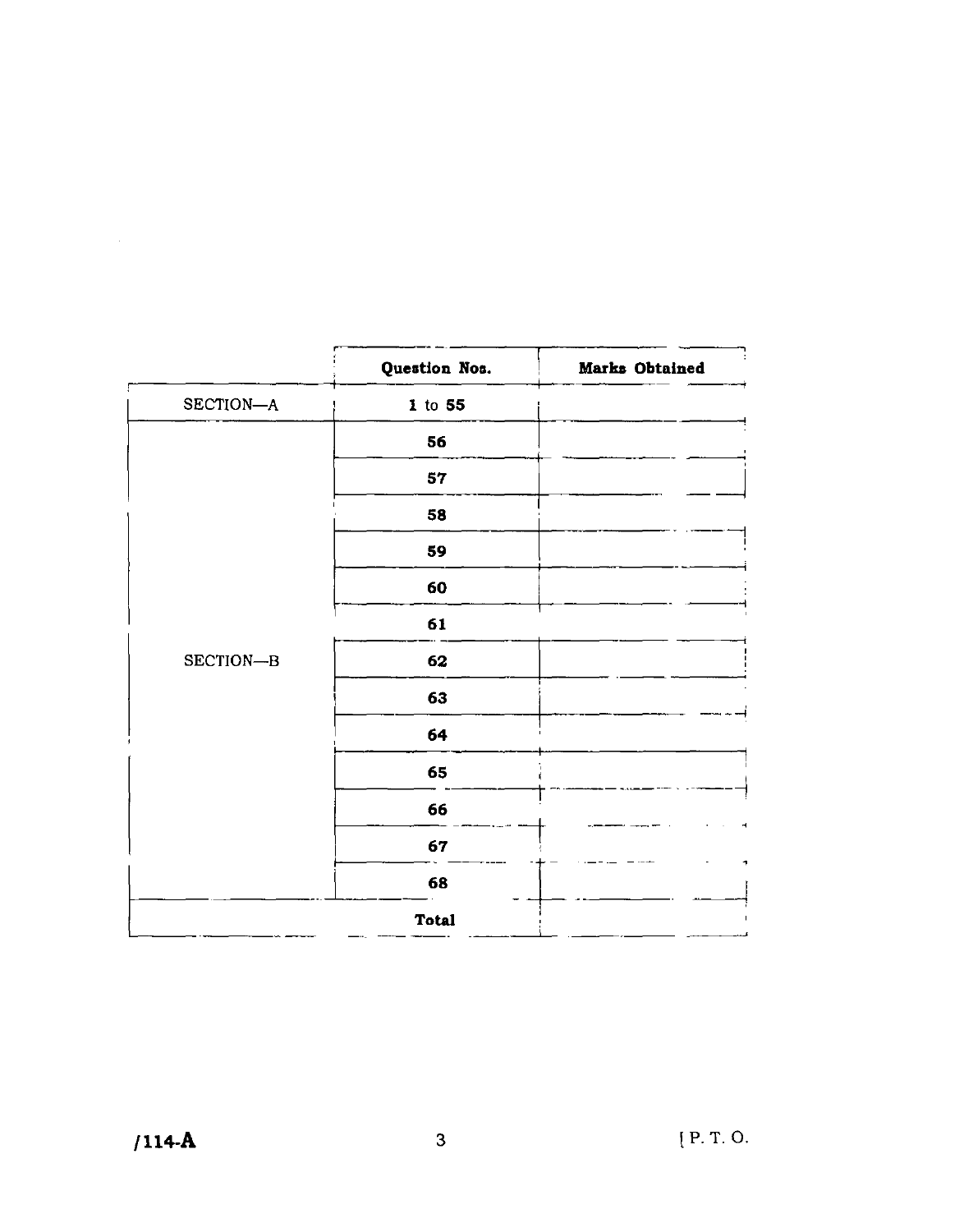$\sim 10^{11}$ 

 $\mathcal{L}^{\text{max}}_{\text{max}}$  and  $\mathcal{L}^{\text{max}}_{\text{max}}$ 

 $\mathcal{L}^{\text{max}}_{\text{max}}$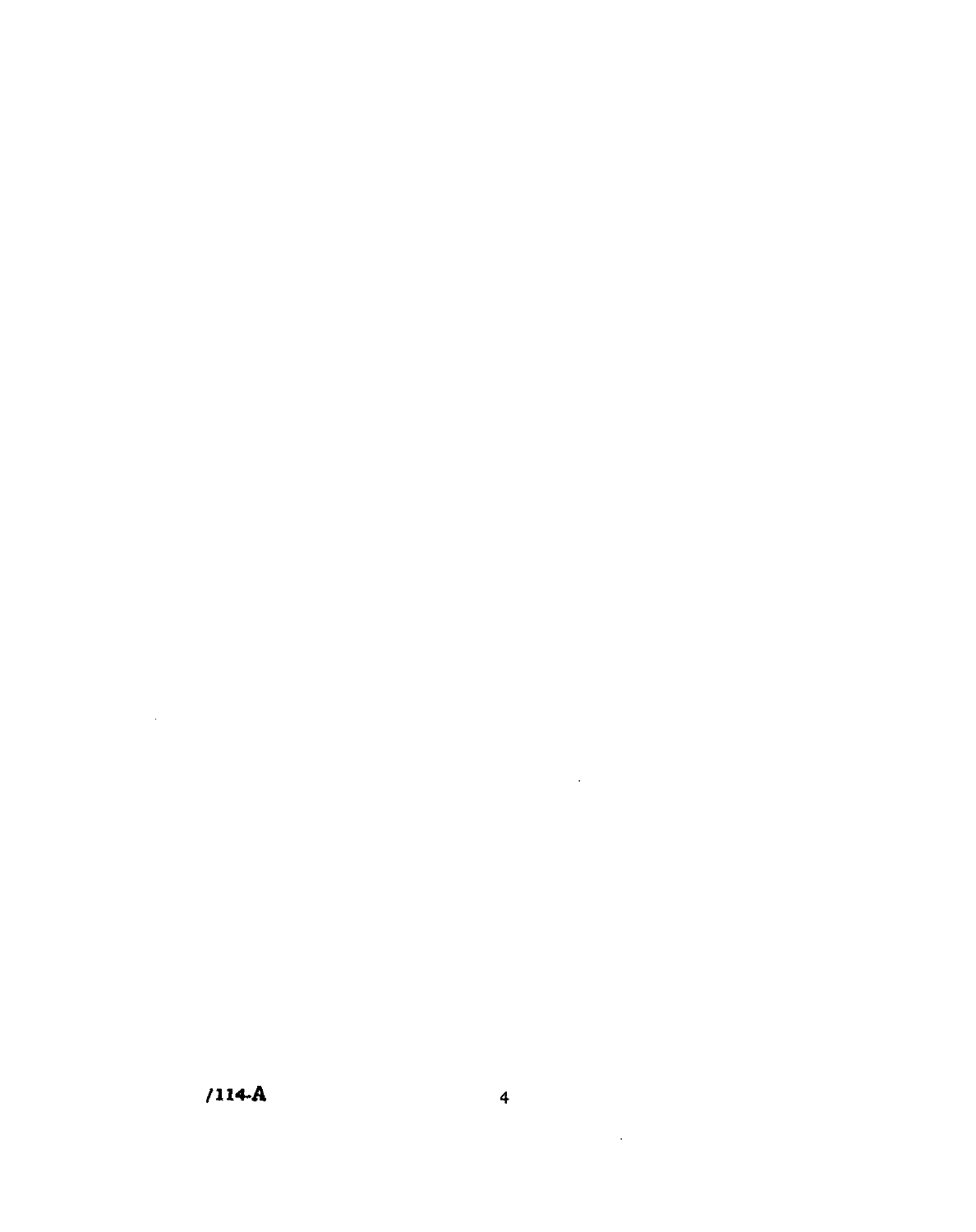#### **SECTION-A**

( Marks : 55 )

Each question carries 1 mark

## **Encircle the correct anawer (Queatlon Nos. 1 to 45)** :

- 1. The recent 'Heart of Asia' Conference was held in
	- a. Amritsar
	- b. Patiala
	- c. Kabul
	- d. Lahore
- 2. Which are the two official languages of Afghanistan?
	- a. Persian and Dari
	- b. Urdu and Pashto
	- c. Dan and Pashto
	- d. Persian and Tajik
- 3. Tajik', the official language of Tajikistan, is a dialect of
	- a. Russian
	- b. Arabic
	- c. Uzbek
	- d. Persian
- **4.** Ain-i-Akbari is a part of the \_\_\_ book.
	- a. Alamgirnamah
	- b. Akbamamah
	- c. Shahnamah
	- d. Humayun-namah

,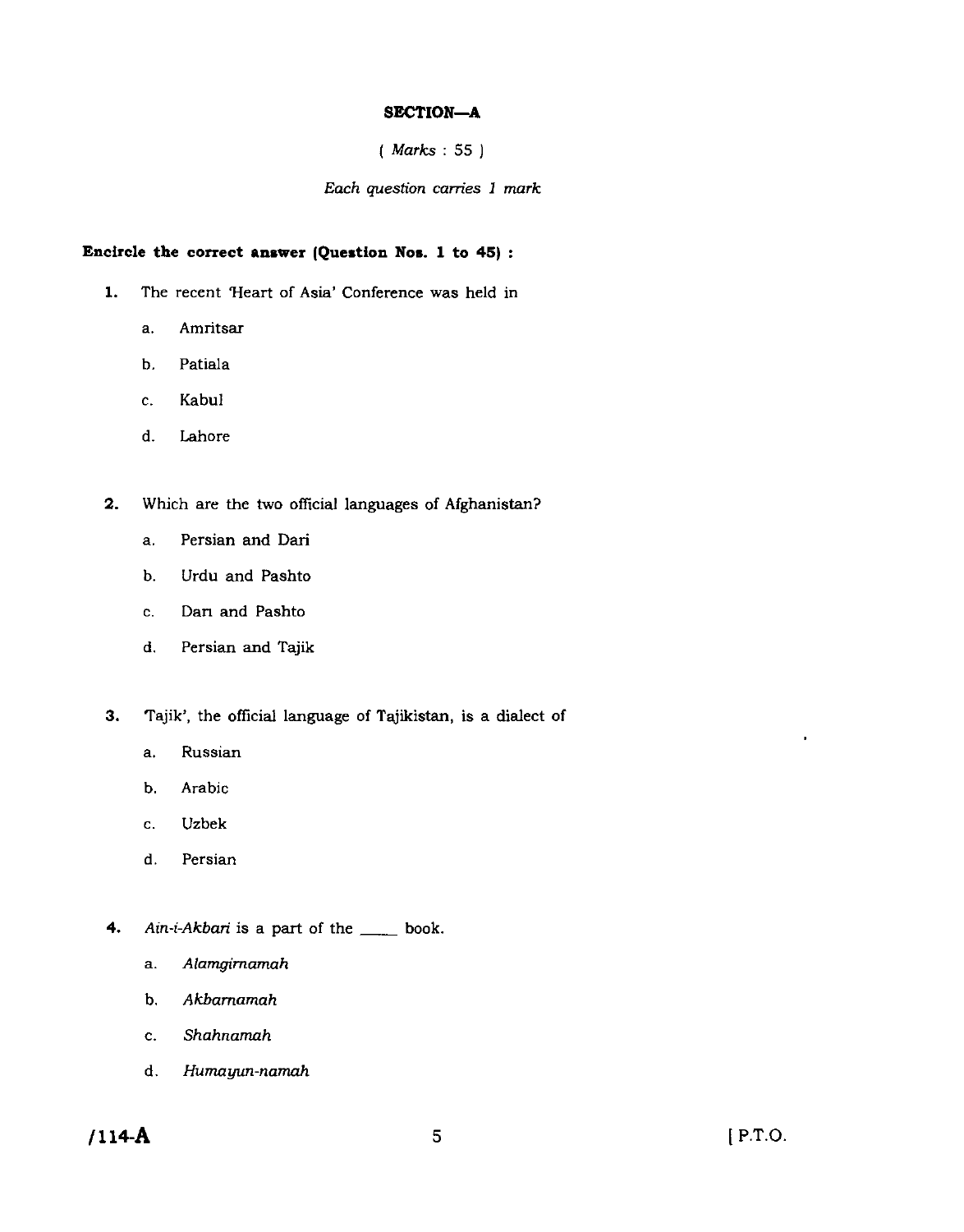- **5.** Which city of Iran is called 'Half of World?
	- a. Tehran
	- b. Shiraz
	- c. Esfahan
	- d. Mashad
- **6.** Which of the following languages *does not* belong to the Indo-European family of languages?
	- a. **Persian**
	- b. Sanskrit
	- c. Pashto
	- d. Arabic
- **7.** The Chief Guest at the. Republic Day Parade this year (2017) belonged to
	- a. Saudi Arabia
	- b. United Arab Emirates
	- c. Egypt
	- d. Afghanistan
- **8.** The Heart of Asia' process is also known as the
	- a. Geneva process
	- b. Kabul process
	- c. Istanbul process
	- d. Delhi process
- **9.** The terrorist group 1SIS' stands for
	- a. Islamic State of Iran and Syria
	- b. Islamic System of Intelligence Support
	- c. Islamic Support for International State
	- d. Islamic State of Iraq and Syria

## **/114-A**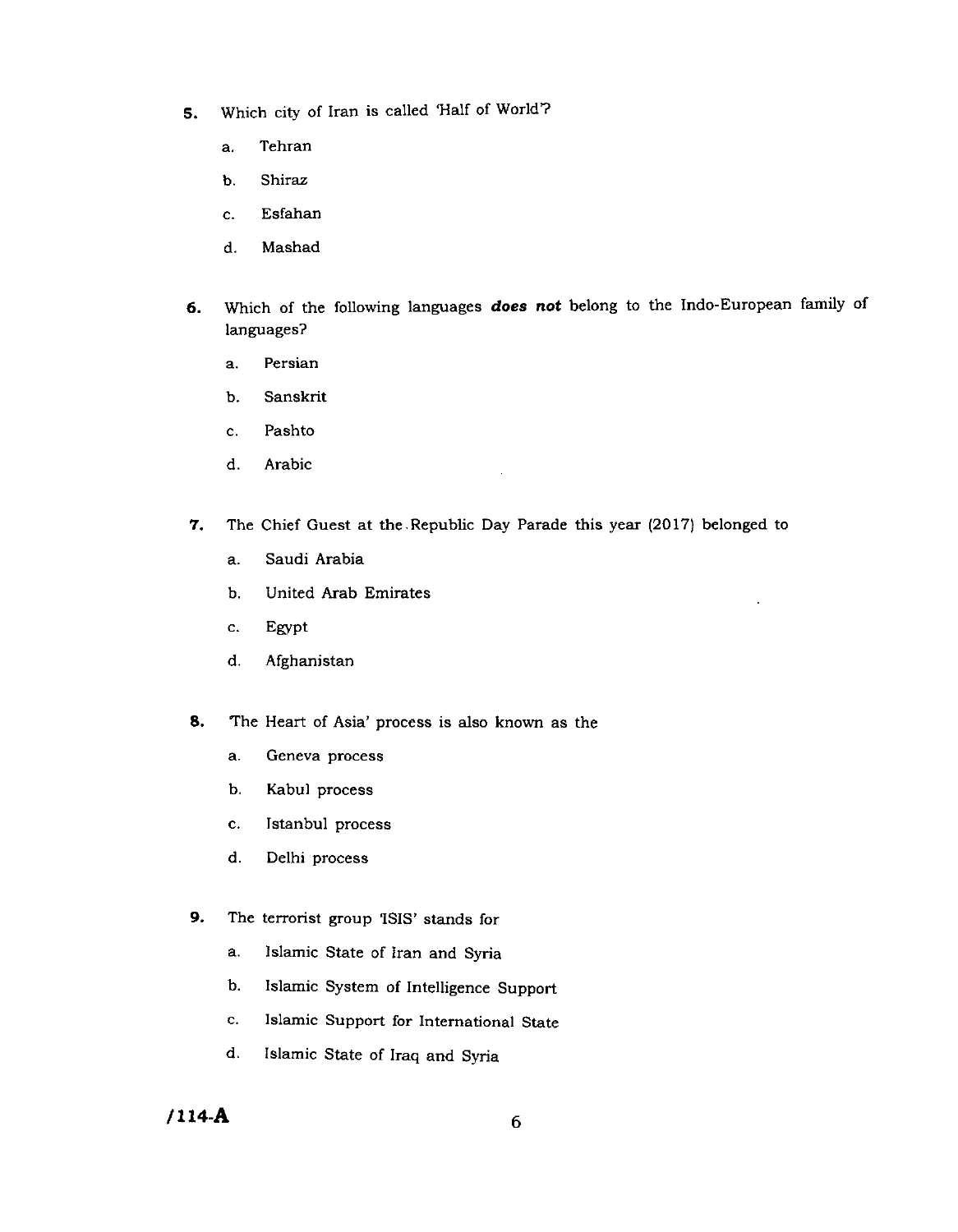- 10. A Russian Ambassador was recently killed in Turkey by a
	- a. diplomat
	- b. politician
	- c. terrorist
	- d. policeman

11. The festival of Nourooz is celebrated to mark

- a. the beginning of New Year in the solar Persian calendar
- b. the beginning of New Year in the lunar Persian calendar
- c. the beginning of New Year in the Islamic-Hijri calendar
- d. the victory of Iranians over Turanians
- 12. The translation of *Panchatantra* into Arabic and Persian is known as
	- a. Gulistan
	- b. Kalila wa Dimna
	- c. Baharistan
	- d. Kitab-e-Janwaran
- 13. Which of the following pair of countries is land-locked?
	- a. Iraq and Mghanistan
	- b. Iran and Afghanistan
	- c. Saudi Arabia and Afghanistan
	- d. Tajikistan and Mghanistan
- 14. In the context of the Central Asian Countries, the term CIS stands for
	- a. Consortium of Independent States
	- b. Commonwealth of Independent States
	- c. Council of Independent States
	- d. Common Integrated States

**/114-A** 7 [P.T.O.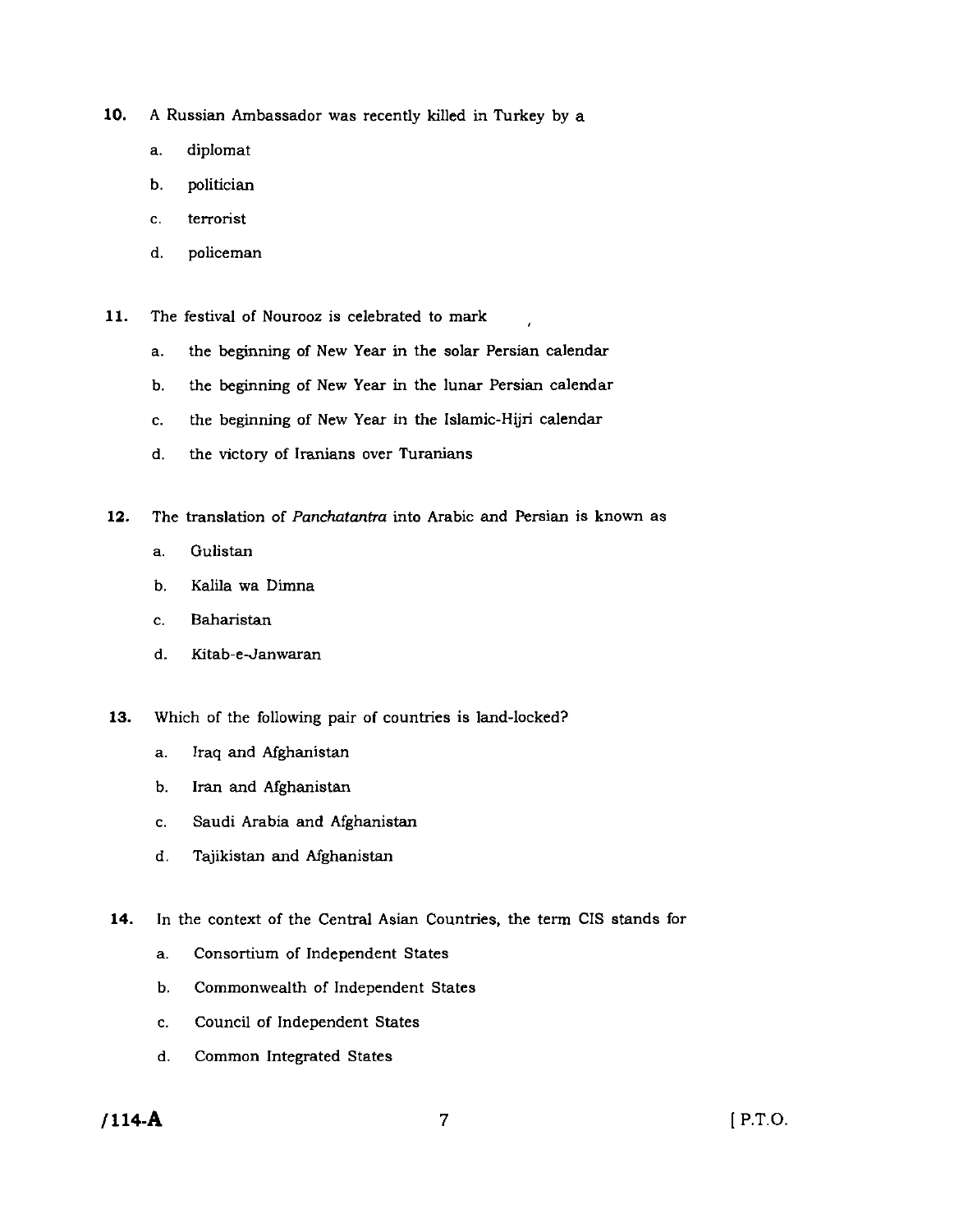15. Persepolis is a historical city located in

- a. Iran
- b. Afghanistan
- c. Iraq
- d. Egypt
- **16.** Match the following :
	- A. Hamid Karzai 1. Poet/Writer
	- B. Khalil Gibran 2. Scientist
	- c. Avicenna 3. Politician
	-
- 
- 
- 
- D. Ali Khamenei 4. Supreme Spiritual Leader

 $\bullet$ 

| a. | A              | в | с              | D              |
|----|----------------|---|----------------|----------------|
|    | ı              | 2 | 3              | 4              |
| b. | A              | В | С              | D              |
|    | 3              | 1 | 2              | 4              |
| c. | Α              | в | Ċ              | $\lambda$<br>D |
|    | 4              | 3 | $\overline{2}$ | 1              |
| d. | Α              | в | с              | D              |
|    | $\overline{2}$ | 1 | 4              | 3              |

**17.** Match the following books with their authors :

| A. Rubaiyat | 1. Ferdowsi      |
|-------------|------------------|
| B Shahnameh | 2. Saadi Shirazi |
| C. Gulistan | 3. Omar Khayyam  |

- D. The Prophet 4. Khalil Gibran
- 

| a. | A | в           | C           | D |
|----|---|-------------|-------------|---|
|    | 1 | $\mathbf 2$ | 3           | 4 |
| b. | A | В           | C           | D |
|    | 4 | 3           | 2           | 1 |
| c. | А | в           | C           | D |
|    | 3 | 1           | $\mathbf 2$ | 4 |
| d. | A | в           | c           | D |
|    | 3 | 2           | 1           | 4 |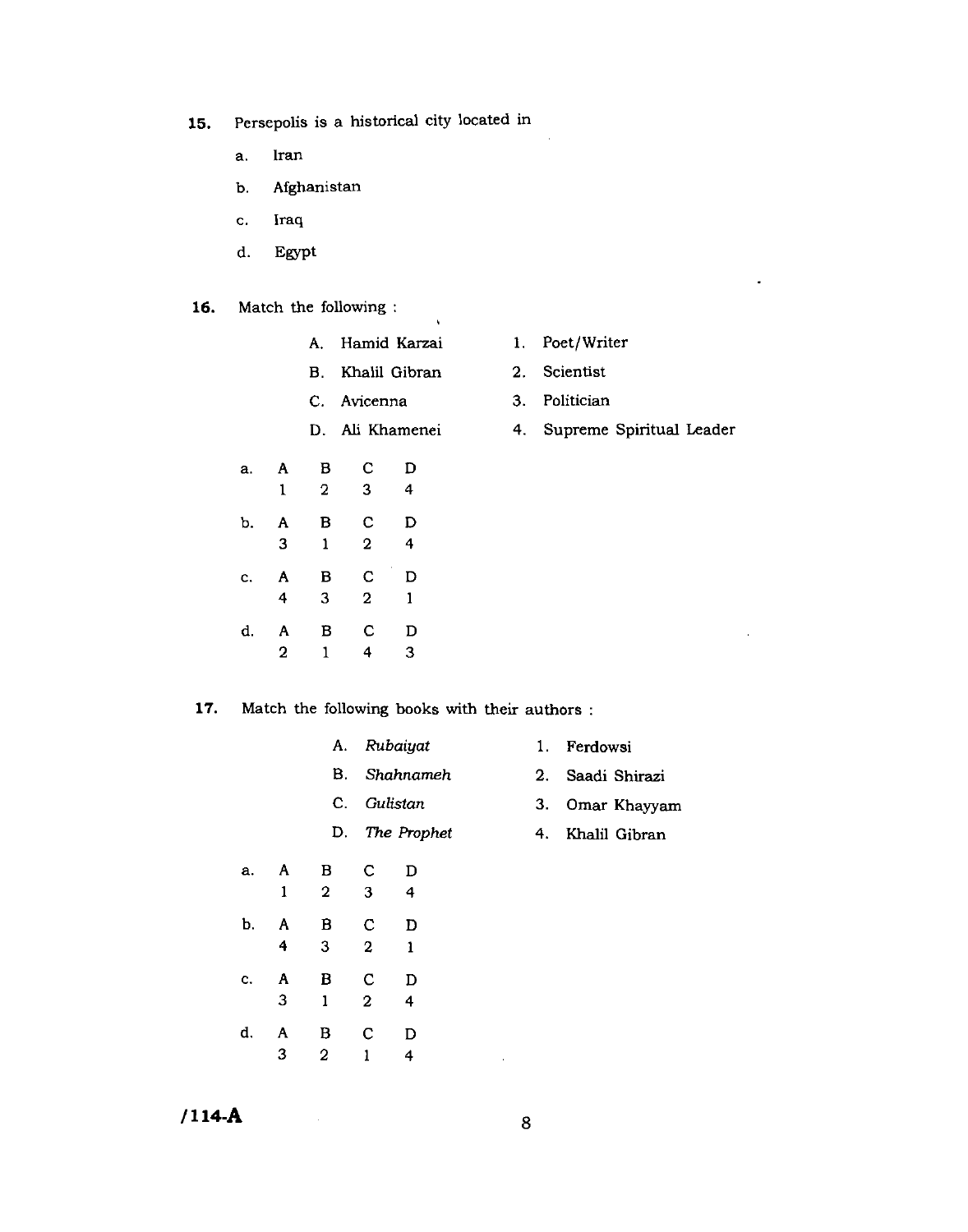18. OPEC, the Organization of Petroleum Exporting Countries is headquartered in

- a. Tehran
- b. Dubai
- c. Vienna
- d. Riyadh
- 19. The Nile River does not cover \_\_\_\_\_ in its course.
	- a. Egypt
	- b. Sudan
	- c. Iraq
	- d. Kenya
- 20. Rabat is the Capital city of
	- a. Morocco
	- b. Tunisia
	- c. Algeria
	- d. Oman
- 21. The Greeks established the \_\_\_\_\_\_ Empire in Persia after its invasion by Alexander.
	- a. Sasanian
	- b. Achaemenian
	- c. Seleucid
	- d. Median
- 22. Which of the following is the only country in the Arab world with both Red Sea and Persian Gulf coast?
	- a. Saudi Arabia
	- b. Yemen
	- c. Oman
	- d. UAE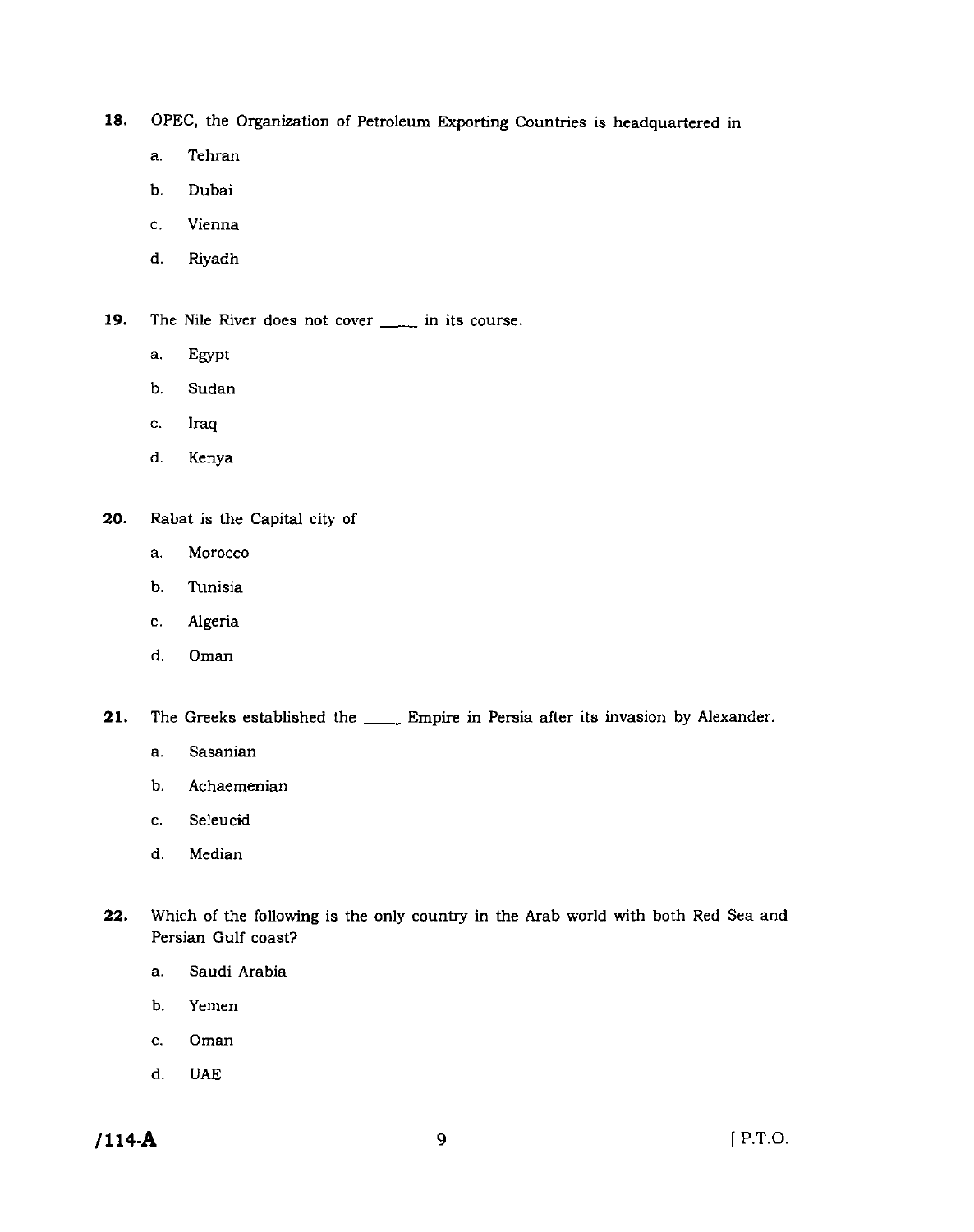23. The famous Al-Azhar University is located in

- a. Damascus
- b. Cairo
- c. Baghdad
- d. Dubai

**24.** The most populous country in the Arab world is

- a. Saudi Arabia
- b. Iraq
- c. Egypt
- d. Sudan
- 25. Which one of the following countries is *not* a part of the Arabian Peninsula?
	- a. Yemen
	- b. Qatar
	- c. Kuwait
	- d. Egypt
- **26.** Tigris and Euphrates, two rivers provide significant amounts of fertile land to which country?
	- a. Iran
	- b. Mghanistan
	- c. Iraq
	- d. Egypt
- **27.** Mesopotamia, often referred to as the cradle of civilization, was located in modem day
	- a. Mghanistan
	- b. Syria
	- c. Egypt
	- d. Iraq

**/114-A** 10

 $\ddot{\phantom{0}}$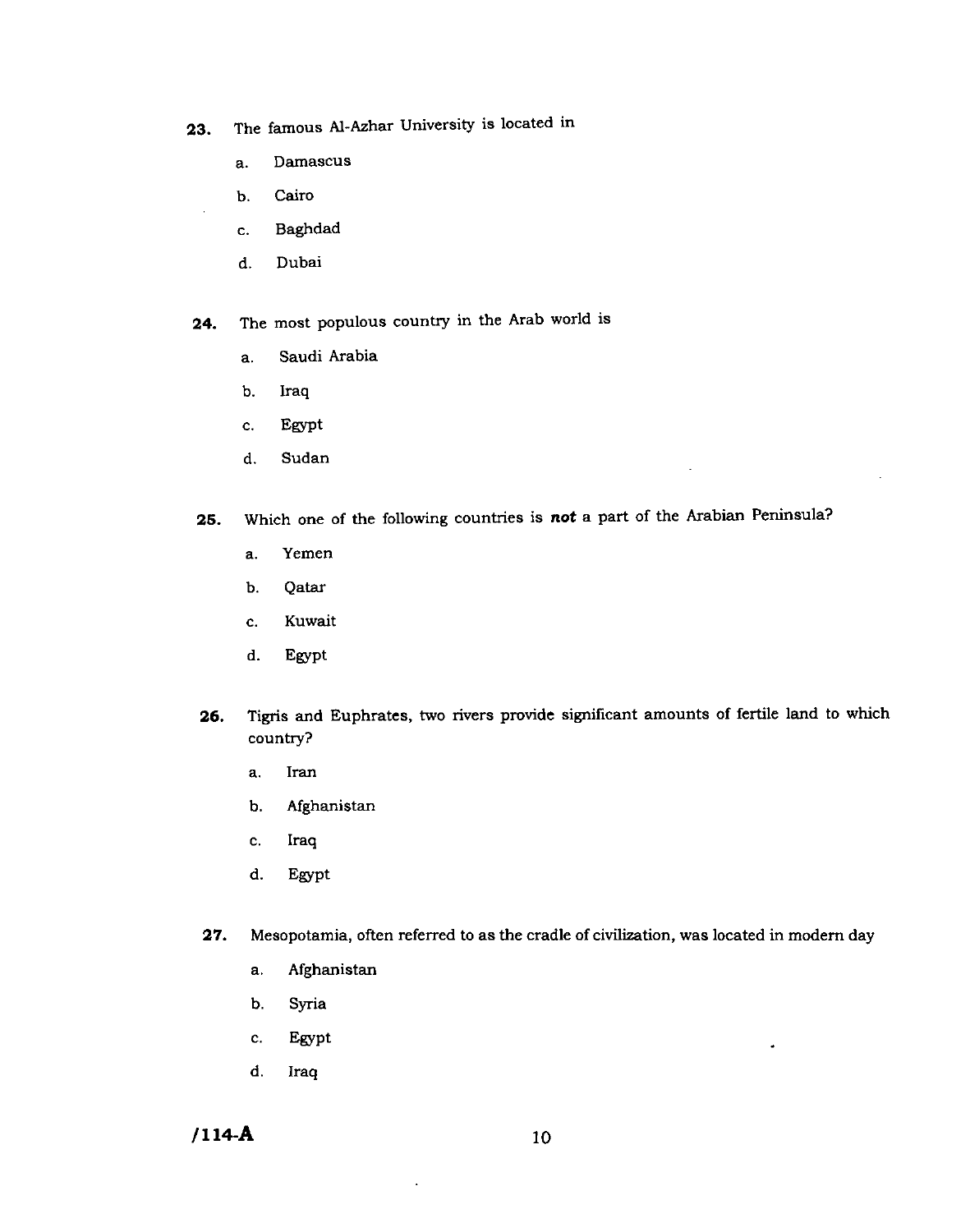- **28.** Consider the following statements about Egypt :
	- I. It has among the longest histories of any modern country.
	- II. It emerged as one of the world's first nation-States in the lOth Millennium BC.
	- Ill. It is the most populous country in Africa.
	- a. All of the above are correct
	- b. Only I and II are correct
	- c. Only I and III are correct
	- d. Only III is correct
- 29. Which one of the following is *not* a city of Afghanistan?
	- a. Ghazni
	- b. Zahedan
	- c. Balkh
	- d. Bamyan
- 30. The National Sport of Saudi Arabia is
	- a. camel racing
	- b. basketball
	- **c. soccer**
	- d. scuba diving
- 31. Consider the following series :
	- 81, 64, \_\_\_\_, 36, 25, ...

What number should fill in the blank?

a. 60

- b. 42
- c. 49
- d 56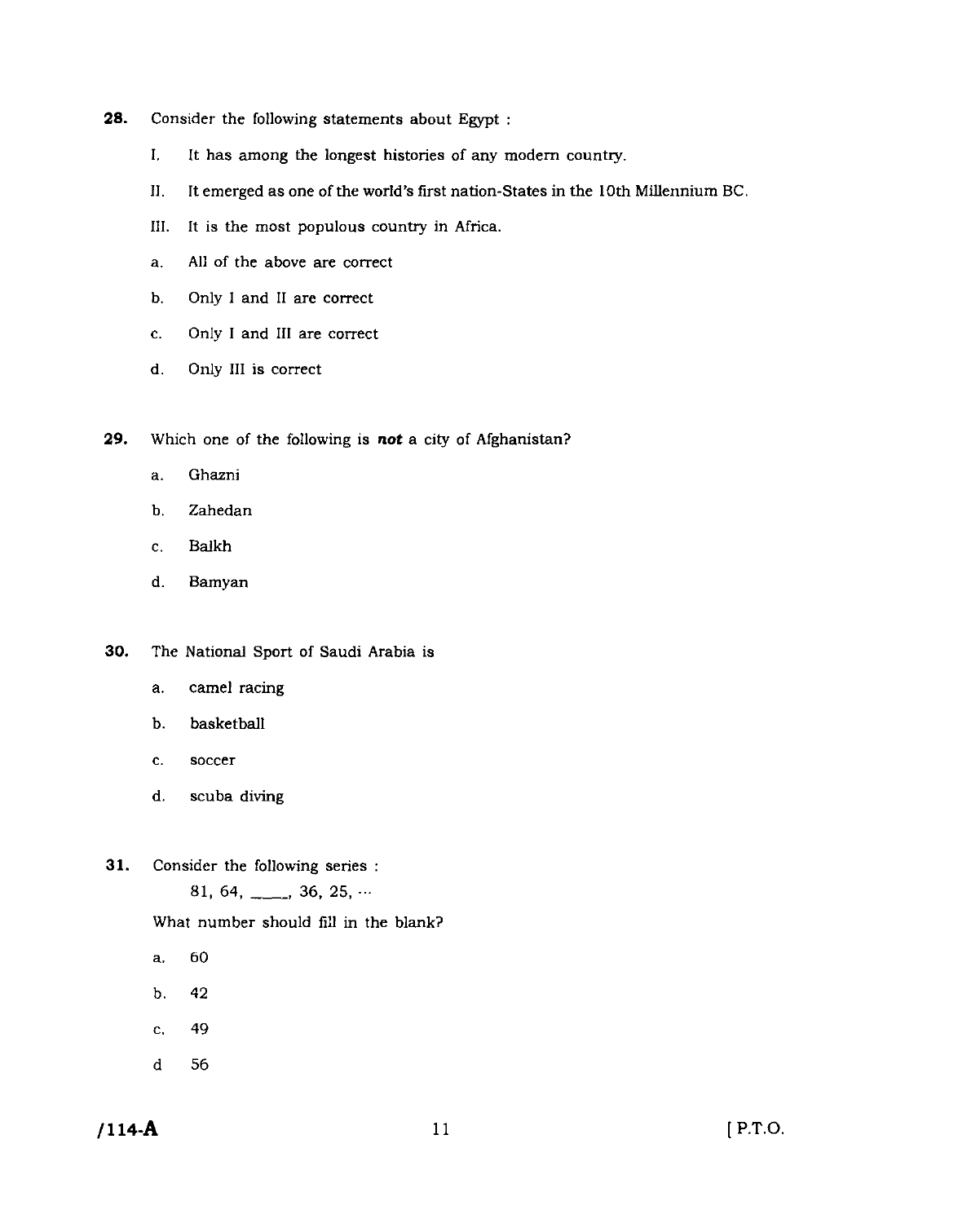**32.** Which one of the following *does not* belong with others?

- a. Highway b. Interstate
- c. Expressway d. Thoroughfare

33. Reptile is to snake as flower is to

- a. stem b. bud
- c. daisy d. petal
- **34.** Speculation is something when one considers a situation and assumes that to be true based or uncertain evidence. Which is a good example of speculation below?
	- a. Mter consulting many physicians, I was confident of my good health.
	- b. The Police appealed in a higher court against him even after his acquittal by a lower court.
	- c. She regretted her performance in exams after only missing a question in the paper.
	- d. When he opened the door in tears; I guessed someone had died in his family.

#### **35.** Statement :

Government has spoiled many educational institutions by appointing bureaucrats as Vice-Chancellors of these institutions.

Conclusions :

- I. Government should appoint only those persons as head of educational institutions who have expertise in the field of education.
- II. The VCs of an educational institute should have expertise equal to the academic work carried out by the institute.
- a. Only conclusion I follows
- b. Only conclusion II follows
- c. Neither I nor II follows
- d. Both I and II follow

**/114-A** 12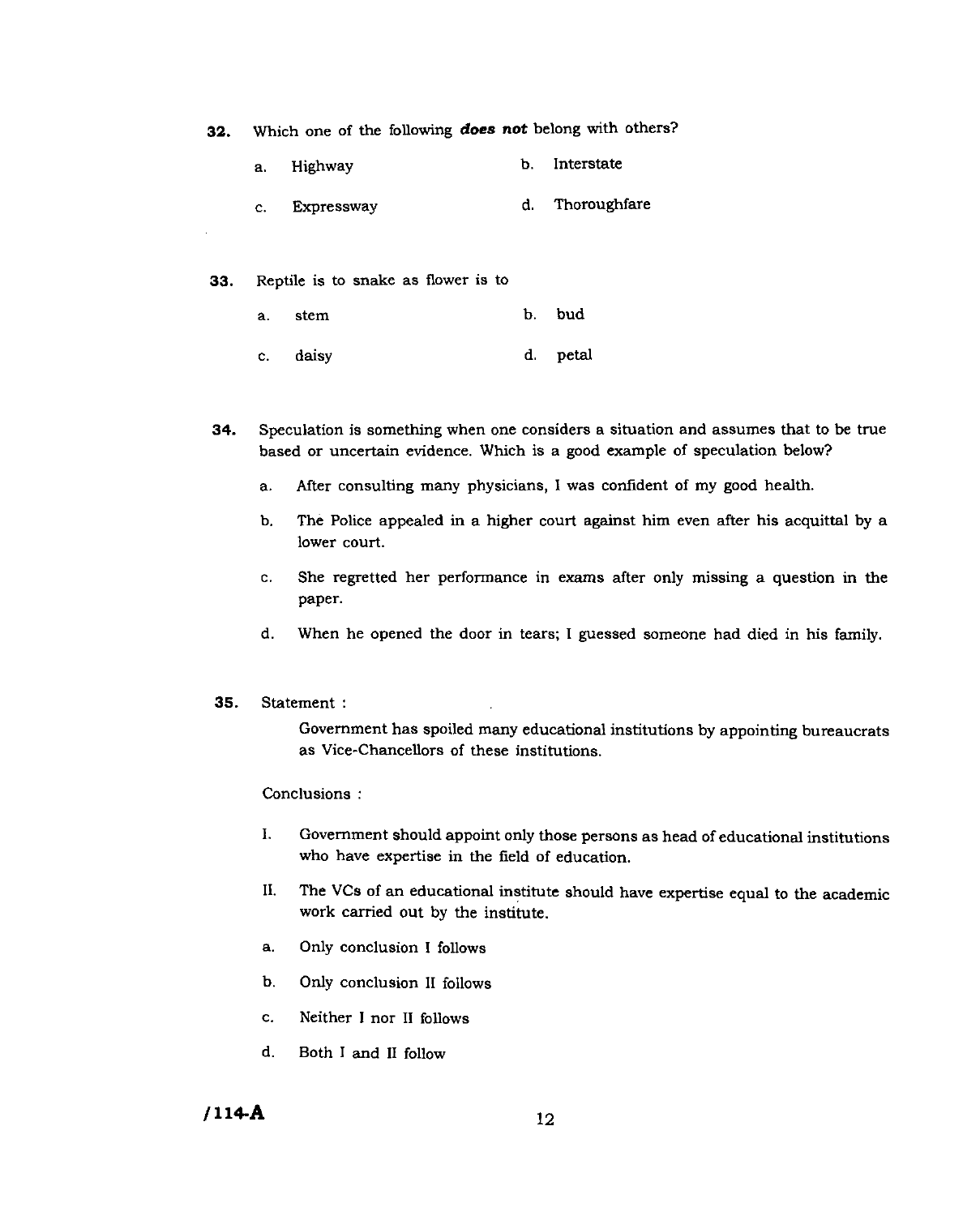36. Consider the following words/sentences translated from an artificial language: *Dishab* means yesterday night *Shabrooz* means day night *Zoodsubh* means early morning

What could mean *zooddirooz?* 

- a. Early last night
- b. Early yesterday morning
- c. Early yesterday night
- d. Early yesterday
- 37. *roobahzirakast* means fox is clever *zirakpeasar* means clever boy *seyahroobah* means black fox

What could mean 'boy is clever?

- a. seyahzirakast
- b. roobahastaan
- c. pesarastroobah
- d. pesarzirakast
- 38. *aan yek mard ast* means 'that is a man' *wa aan mard yek ketab darad* means 'and that man has a book' *wa aan ketab do aks darad* means 'and that book has two pictures'

Then *aan yek ketab ast wa yek mard do aks darad* would mean

- a. this is a book and has two pictures of a man
- b. that book has two pictures of a man
- c. that is a book and a man has two pictures
- d. it is a book and has a picture of two men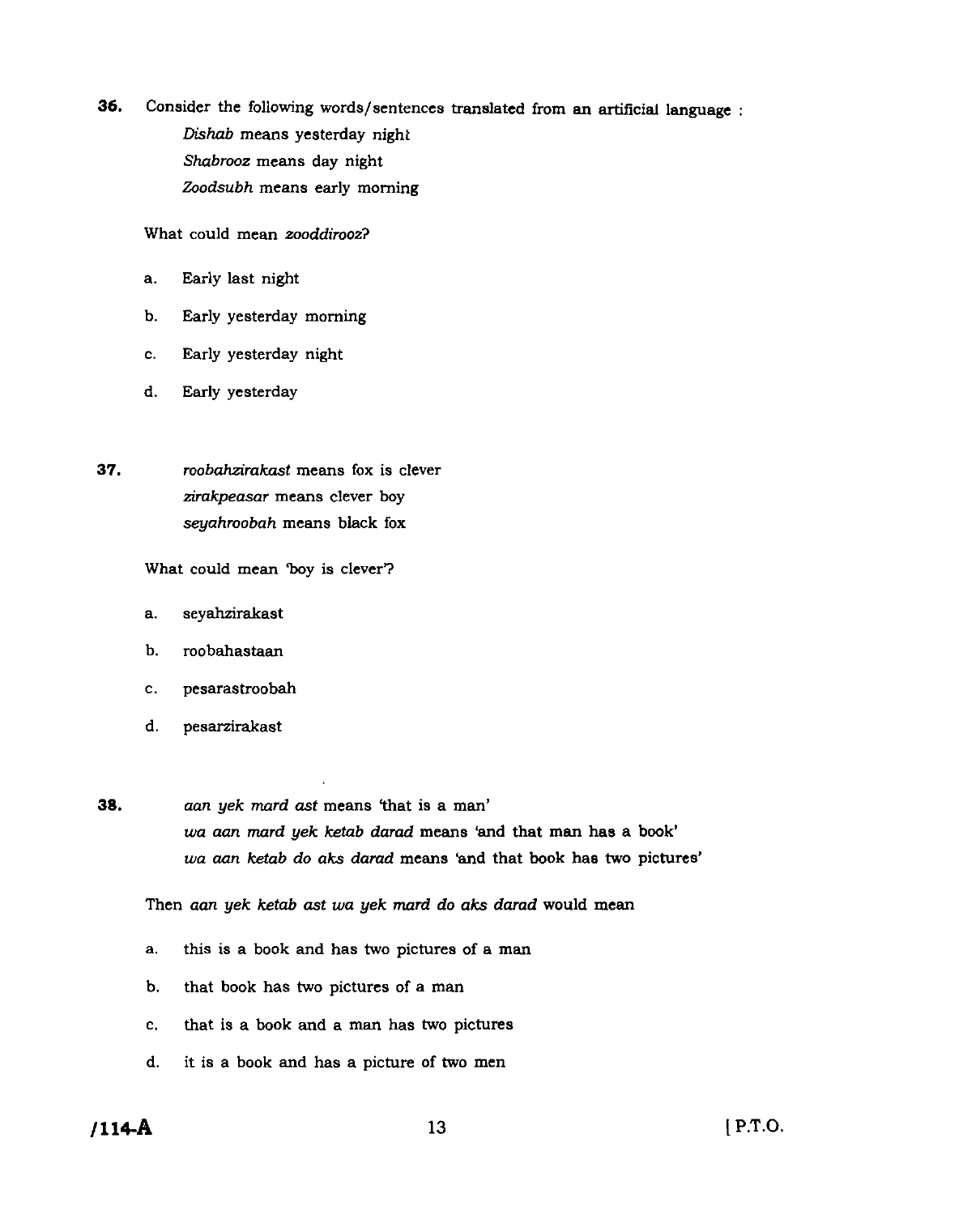39. *ambeshirin* means sweet mango *shirinharf* means sweet word *durustast* means it is right

What could more appropriately mean, 'mango is sweet'?

- a. ambesatshirin
- b. astambedurust
- c. asteshirinambe
- d. ambeshirinast
- 40. *amoozgardabistan* means 'school teacher' *amoozgaranjabood* means 'teacher was there' *anjadabistanast* means 'school is there'

What would *amoozgar anja dar dardabistan bood* mean more appropriately?

- a. Teacher is in school there.
- b. Teacher was there in the school.
- c. There is school and teacher.
- d. School teacher was therein.
- 41. Consider the following statements :
	- I. The demonetization process of the Modi Government at the Centre was received with mixed reactions by the common public.
	- II. BJP leaders have claimed that its landslide victory in UP Assembly Elections was helped by its demonetization process.
	- a. II is the definite effect of the I.
	- b. is the cause of the II effect.
	- c. I and II are independent processes and have no relation of cause and effect.
	- d. I and II have possible relation of cause and effect.

**/114-A** 14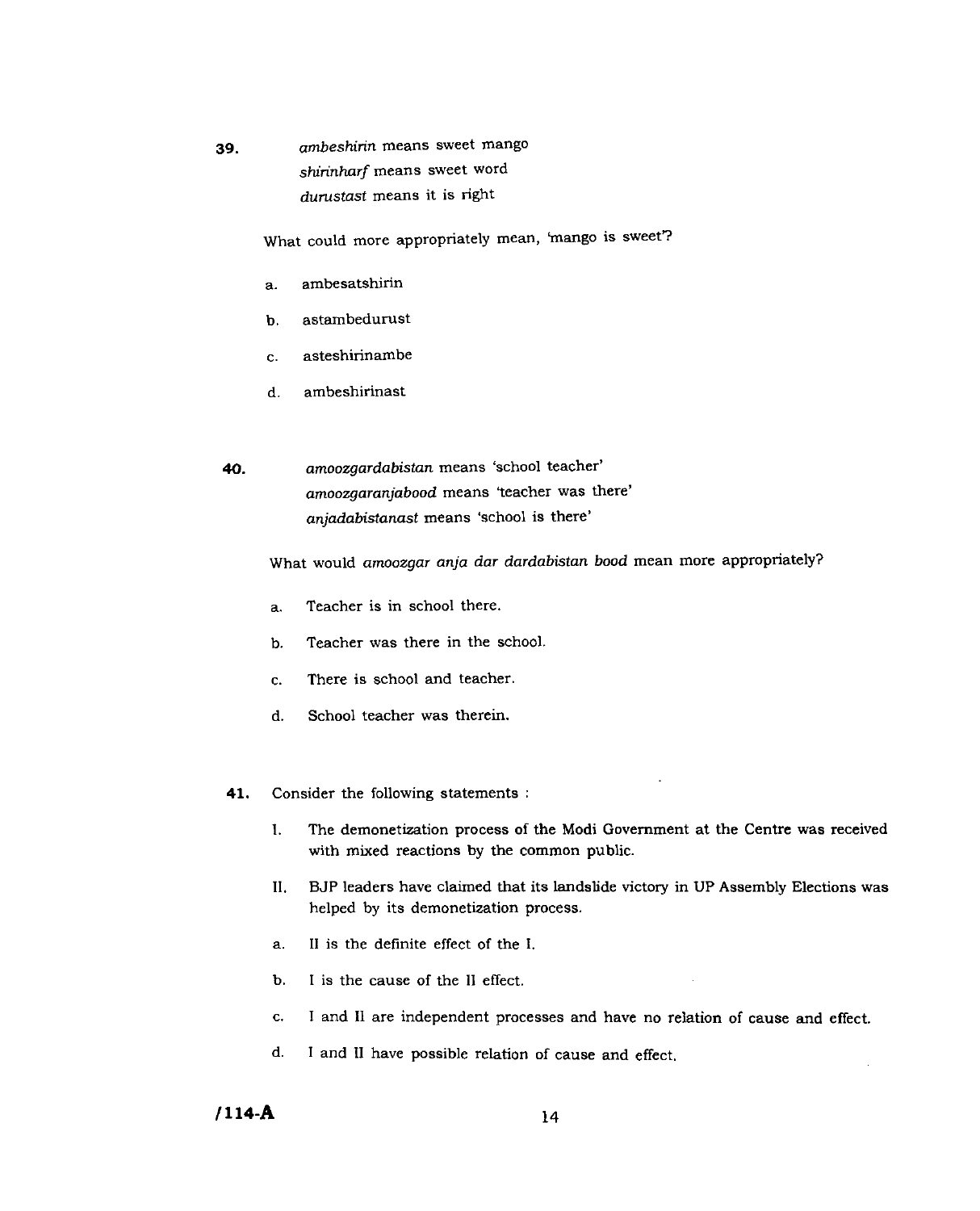## **42.** Statement :

All educated are literates. All illiterates are not uneducated.

Conclusions :

- I. All literates are not uneducated.
- II. All illiterates are not educated.
- III. Some illiterates are uneducated.
- IV. Some educated are illiterates.
- a. Only conclusions I and II follow
- b. Only conclusions I and IV follow
- c. Only conclusions II and IV follow
- d. Only conclusions I and III follow
- **43.** Choose the odd one :
	- a. Poet : Panegyric
	- b. Writer : Playwright
	- c. Lyricist : Song
	- d. Guitarist : Note

### **44.** Fill in the blank :

- Cardiovascular diseases : Cardiologist Bone fractures : Orthopaedician Skin problems : Dermatologist Diabetes : \_\_\_\_\_
- a. Dietician
- b. Oncologist
- c. Endocrinologist
- d. Diabetician

#### **45.** Which is **not** associated with Pedagogy?

- a. Education
- b. Eradication
- c. Erudition
- d. Edification

**/114-A** 15 { P.T.O.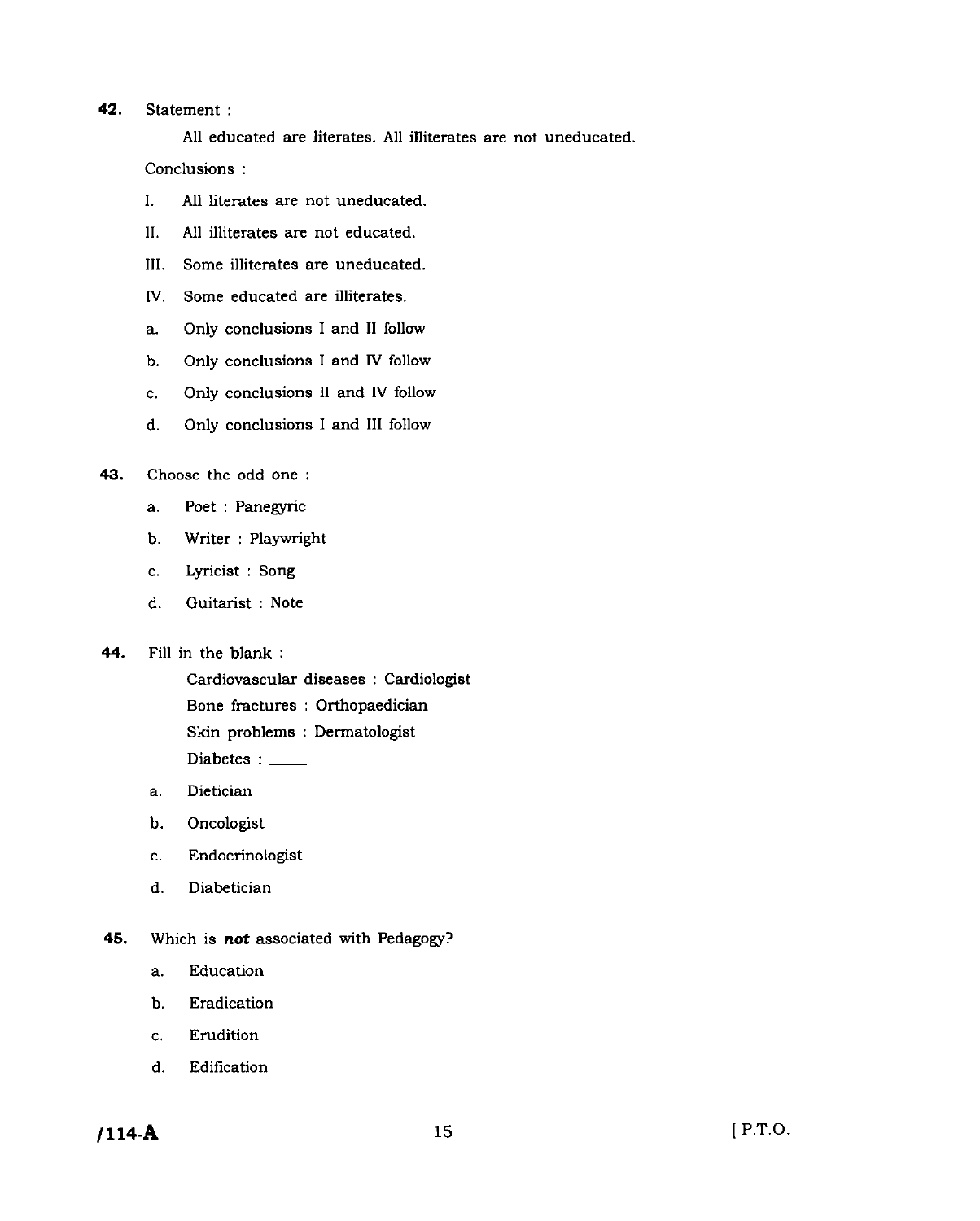## **Select and encircle the moat appropriate/correct anawen !Question Noa. 46 to 55)** :

- 46. This couplet is \_\_\_\_\_ to Khayyam.
	- a. returned
	- b. ascribed
	- c. implied
	- d. prescribed

47. This passage is <u>the book</u>.

- a. deferred
- b. dedicated
- c. derived
- d. deducted
- **48.** The book consists <u>seems</u> four chapters.
	- a. from
	- b. for
	- c. to
	- d. of
- **49.** The magistrate <u>equal</u> him free.
	- a. set
	- b. cleared
	- c. claimed
	- d. denounced
- **50.** Both parties agreed \_\_\_\_\_ a deal.
	- a. unless
	- b. up to
	- c. upon
	- d. until

**/114-A**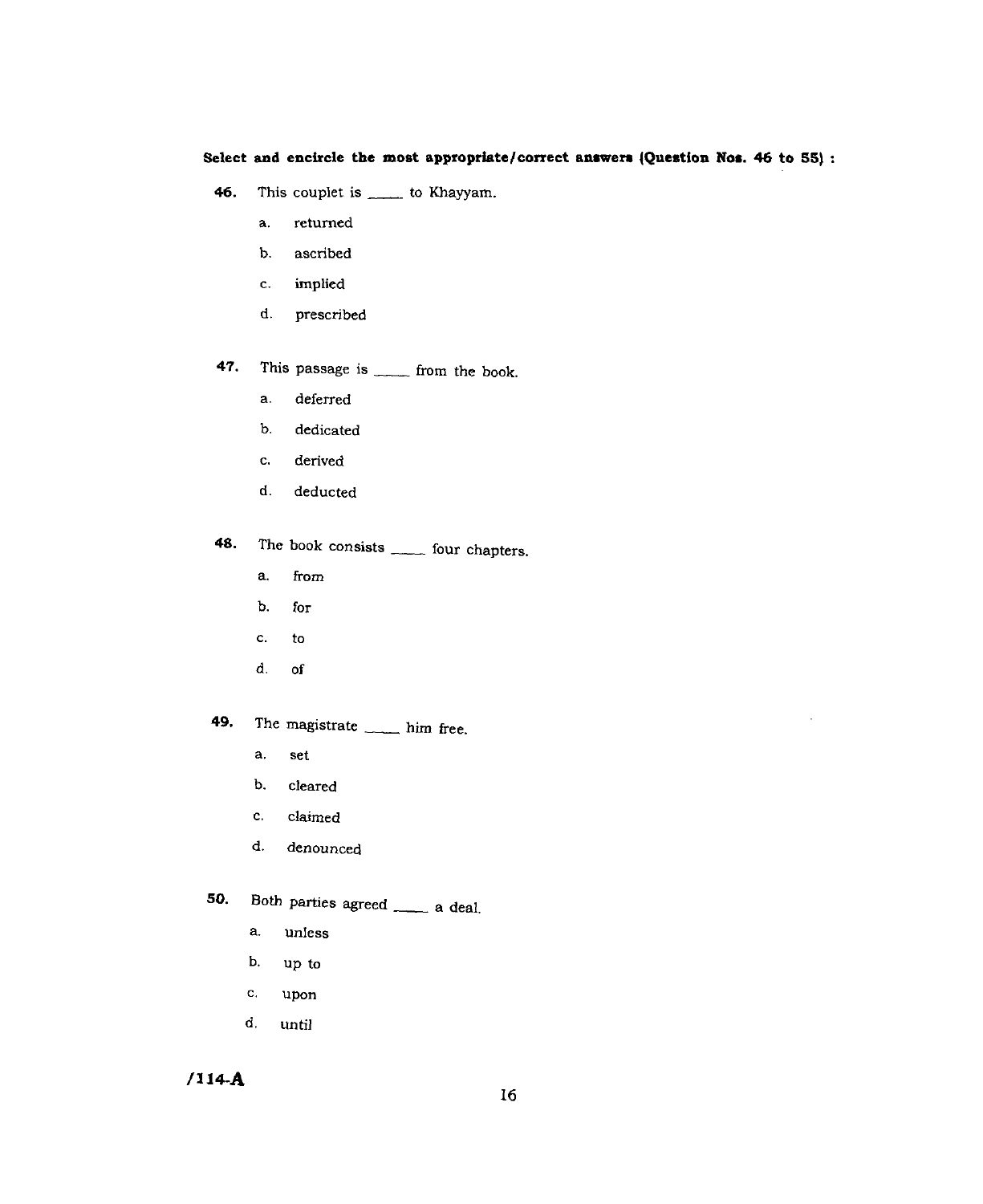- 51. The bomb was \_\_\_\_ by a squad.
	- a. diffused
	- b. difused
	- c. defuzed
	- d. defused
- 52. The Police have \_\_\_\_\_ the call by a terrorist.
	- a. inferred
	- b. intervened
	- c. intercepted
	- d. entered
- 53. The gang <u>equal</u> a plan for robbery.
	- a. heaved
	- b. hired
	- c. hacked
	- d. hatched
- 54. Birds of the same feather \_\_\_\_\_ together.
	- a. block
	- b. clock
	- c. flock
	- d. stock
- 55. Cleanliness is next to \_\_\_\_.
	- a. gentleness
	- b. godliness
	- c. usefulness
	- d. friendliness

**/114-A** 17 [ P.T.O.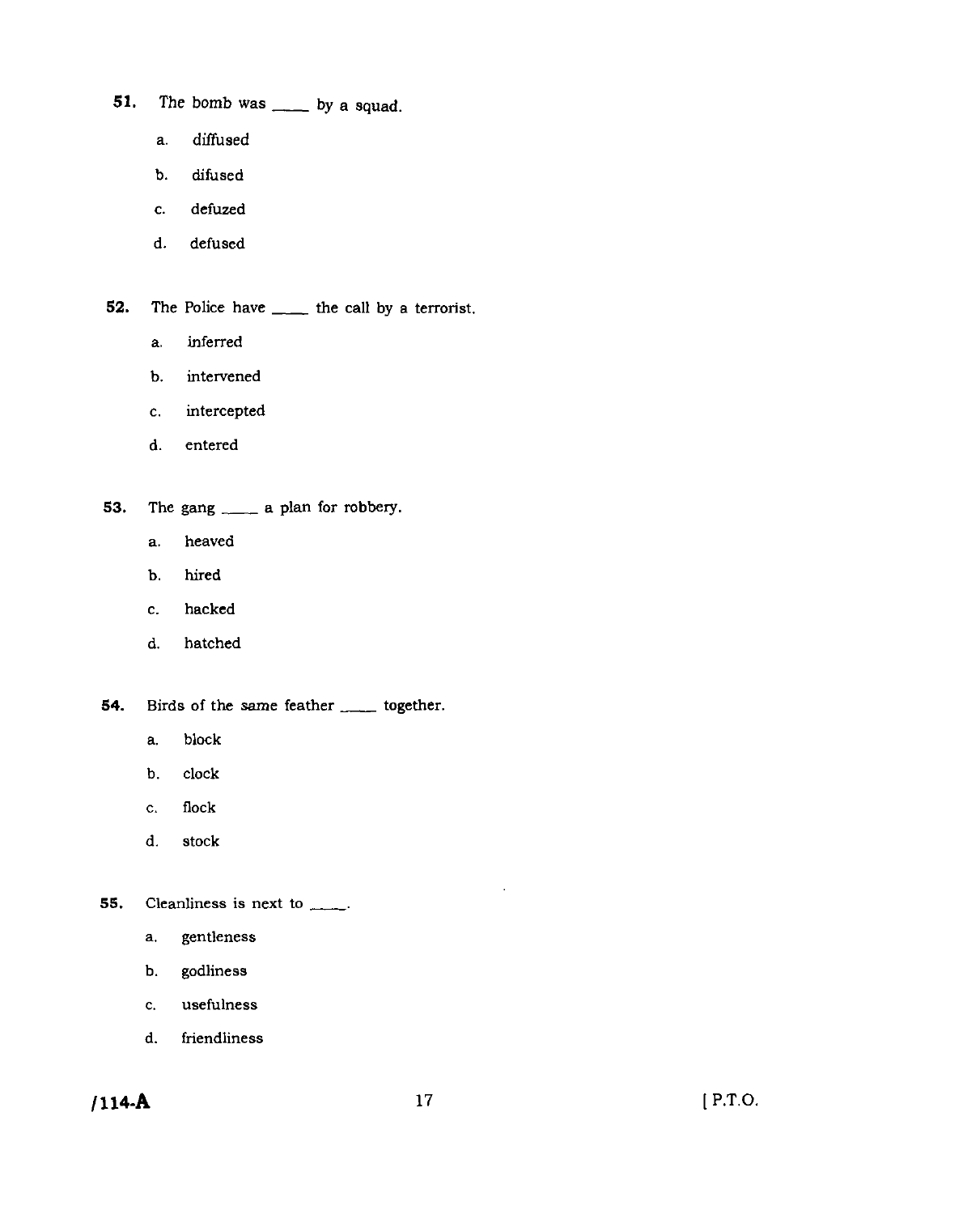#### **SECTION-B**

(Marks: 45 )

## Read the passage carefully and based on your understanding of it, answer the following questions briefly in your own language (Question Nos. 56 to 60) :  $2 \times 5=10$

Some of the most recent languages evolved due to the Atlantic slave trade. At that time, slaves from a number of different ethnicities were forced to work together under colonizer's rule. Since they had no opportunity to learn each other's languages, they developed a make-shift language called a pidgin. Pidgins are strings of words copied from the language of the landowner. They have little in the way of grammar, and in many cases it is difficult for a listener to deduce when an event happened, and who did what to whom. Speakers need to use circumlocution in order to make their meaning understood. Interestingly, however, all it takes for a pidgin to become a complex language is for a group of children to be exposed to it at the time when they learn their mother tongue. Slave childten did not simply copy the strings of words uttered by their elders, they adapted that words to create a new, expressive language. Complex grammar systems which emerge from pidgins are termed creoles, and they are invented by children.

Some linguists believed that many of the world's most established languages were creoles at first. The English past tense -ed ending may have evolved from the verb 'do'. 1t ended' may once have been 1t end-did'. Therefore it would appear that even the most widespread languages were partly created by children. Children appear to have innate grammatical machinery in their brains, which springs to life when they are first trying to make sense of the world around them. Their minds can serve to create logical, complex structures, even when there is no grammar present for them to copy.

56. What do you think the writer is talking about? Give the passage a suitable title.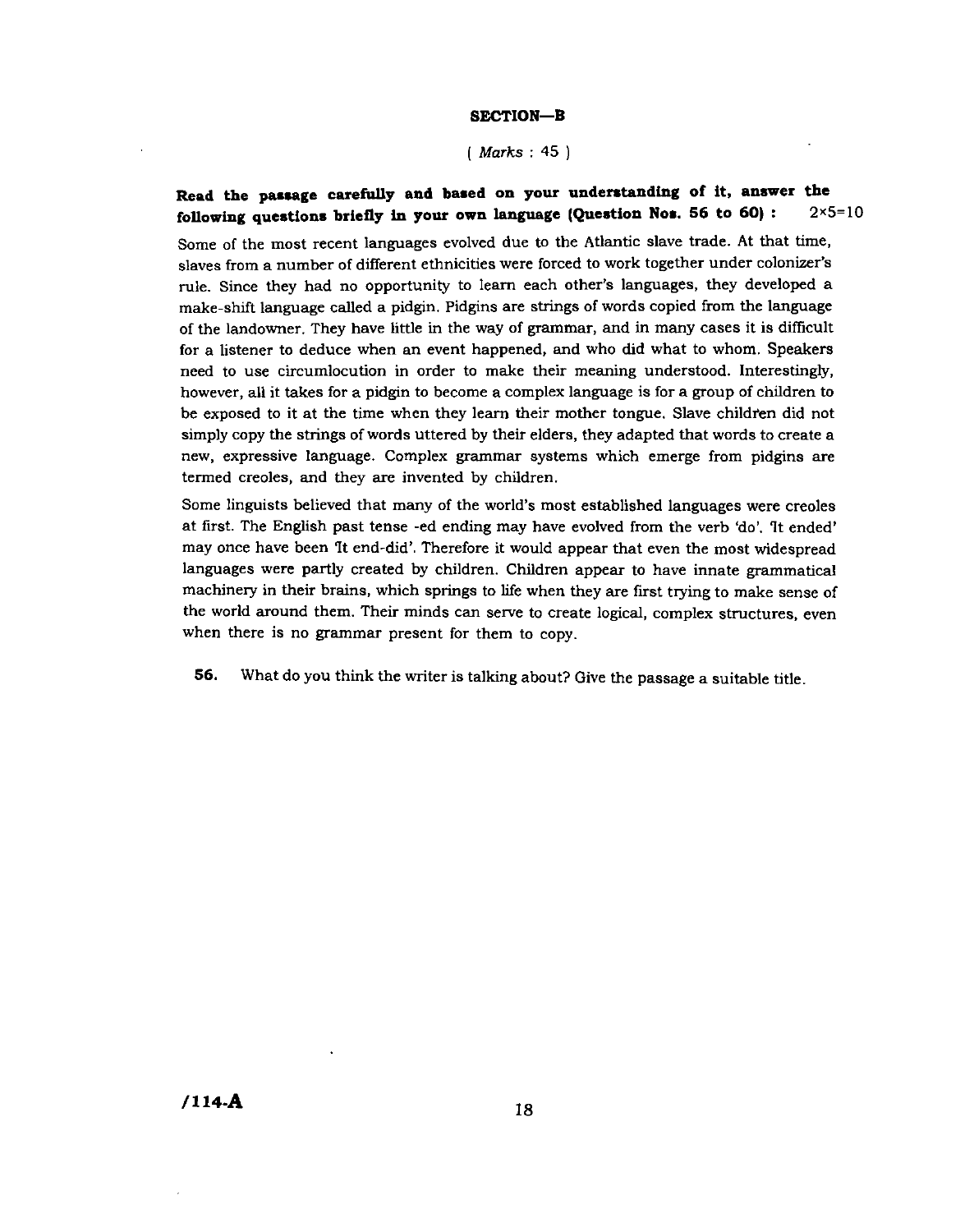57. According to the passage, what can be attributed as a consequence of the Atlantic slave trade?

58. What is pidgin?

 $\mathcal{A}^{\mathcal{A}}$ 

 $\sim 10^7$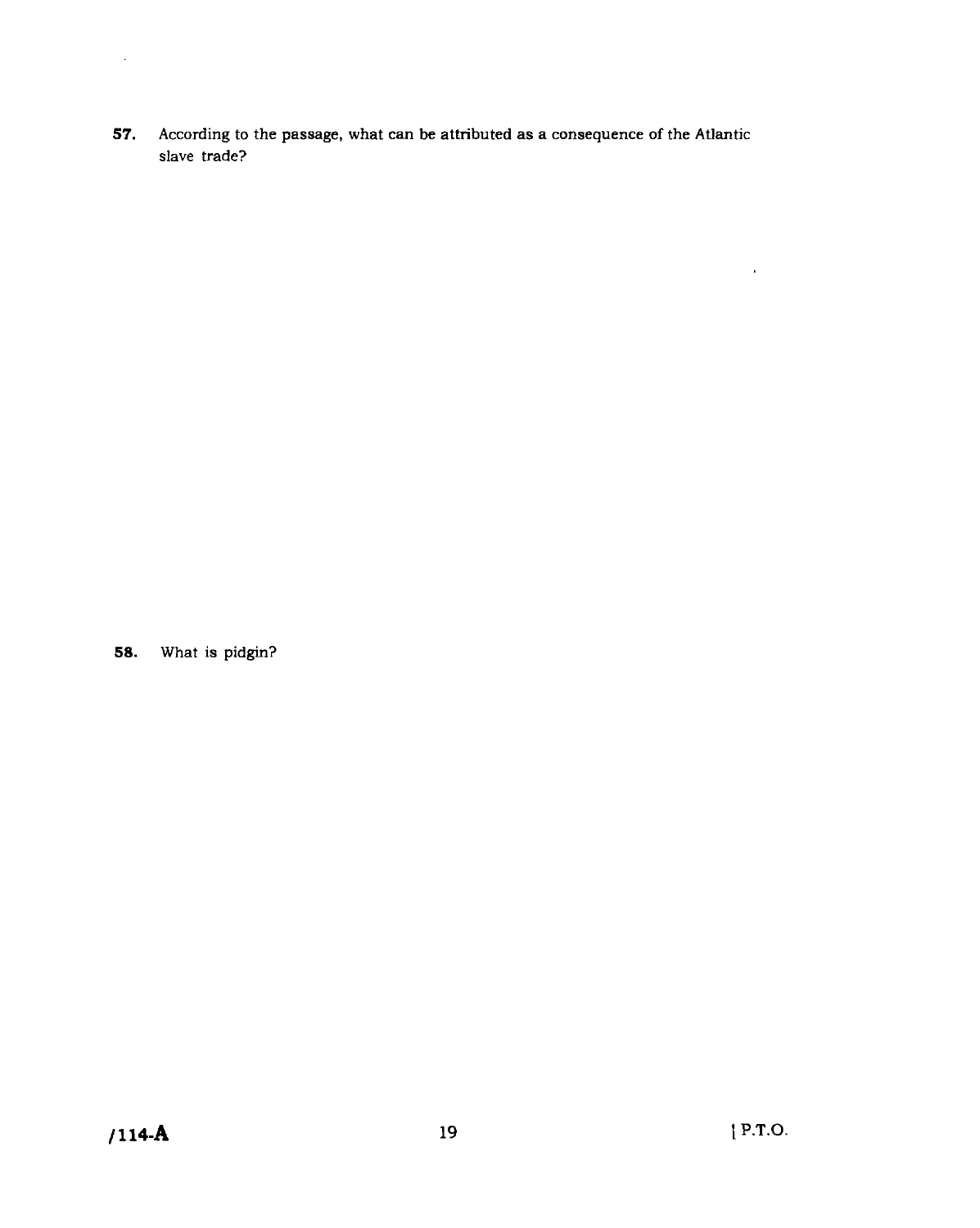59. What are creoles?

60. How are children involved in evolution and development of a language?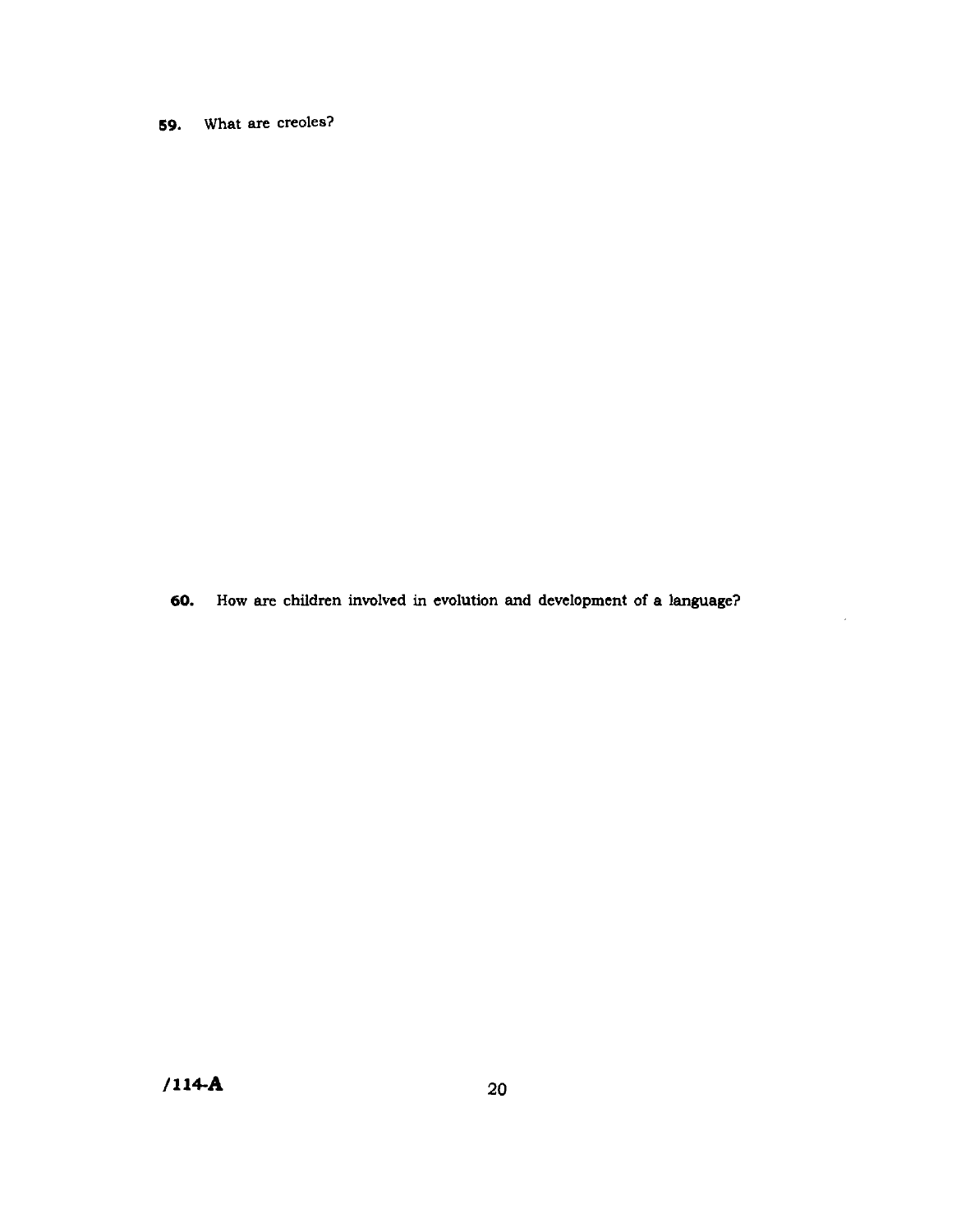# Rearrange the following jumbled sentences in proper order (Question Nos. 61 to 65):

 $2 - 5 - 10$ 

61. a case filed the Police in a higher court by secured he has a respite.

62. a shortfall expected by economists minor after in demonetization the GDP is rate growth.

63. developed in the modern had Arabic prose he distinct writing of a style.

64. to secure the desirable failed obtain he and in his class grade first position.

to raise in progress of UP he will continue play and people's problems a 65. constructive role.

 $\mathcal{V}$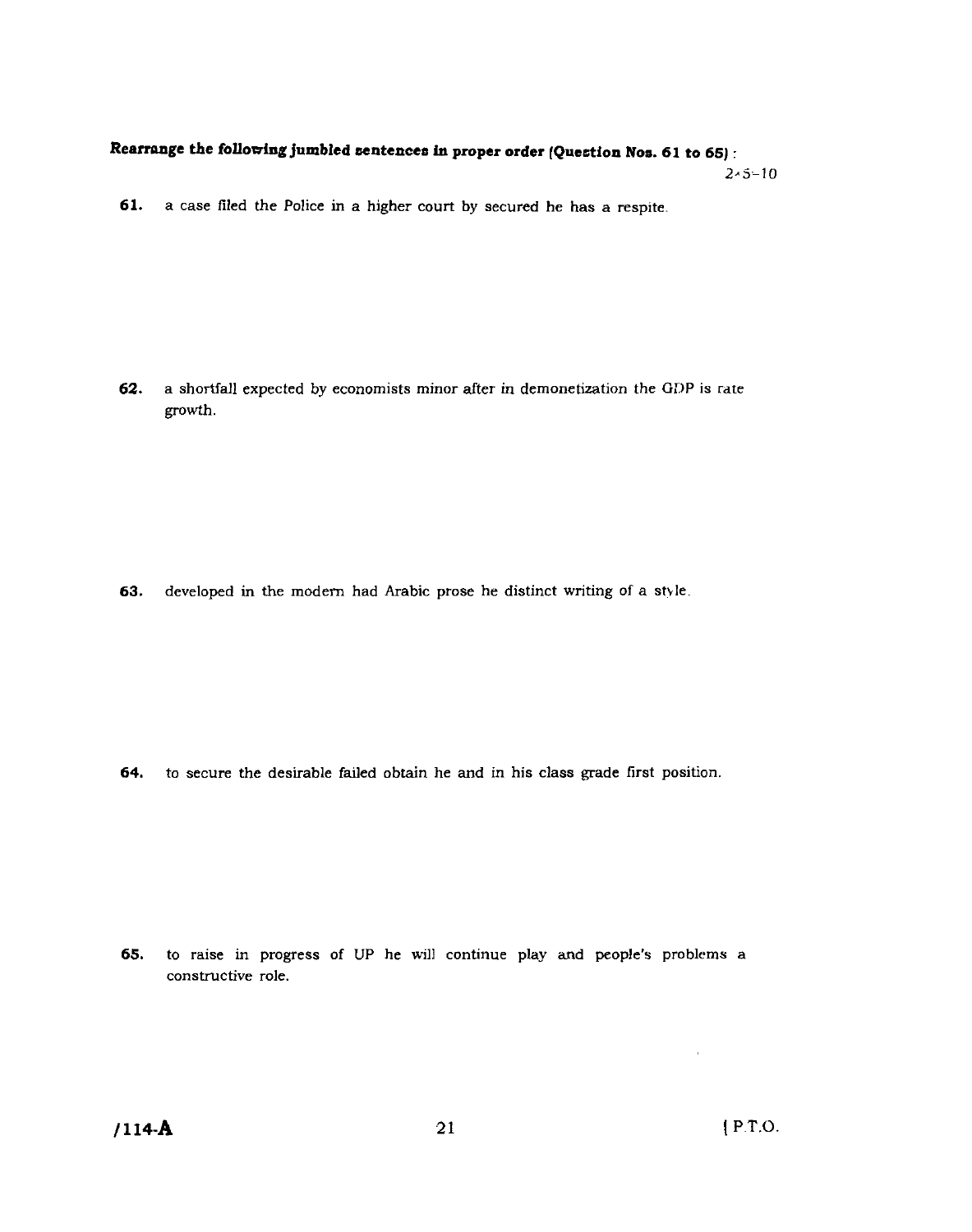- 66. Write an essay on any *one* of the following topics within *200* words :
	- $(a)$ Demonetization in India
	- (b) Most memorable event in my life
	- (c) Knowledgeable are powerful
	- (d) The relevance of Higher Education in India

 $\ddot{\phantom{0}}$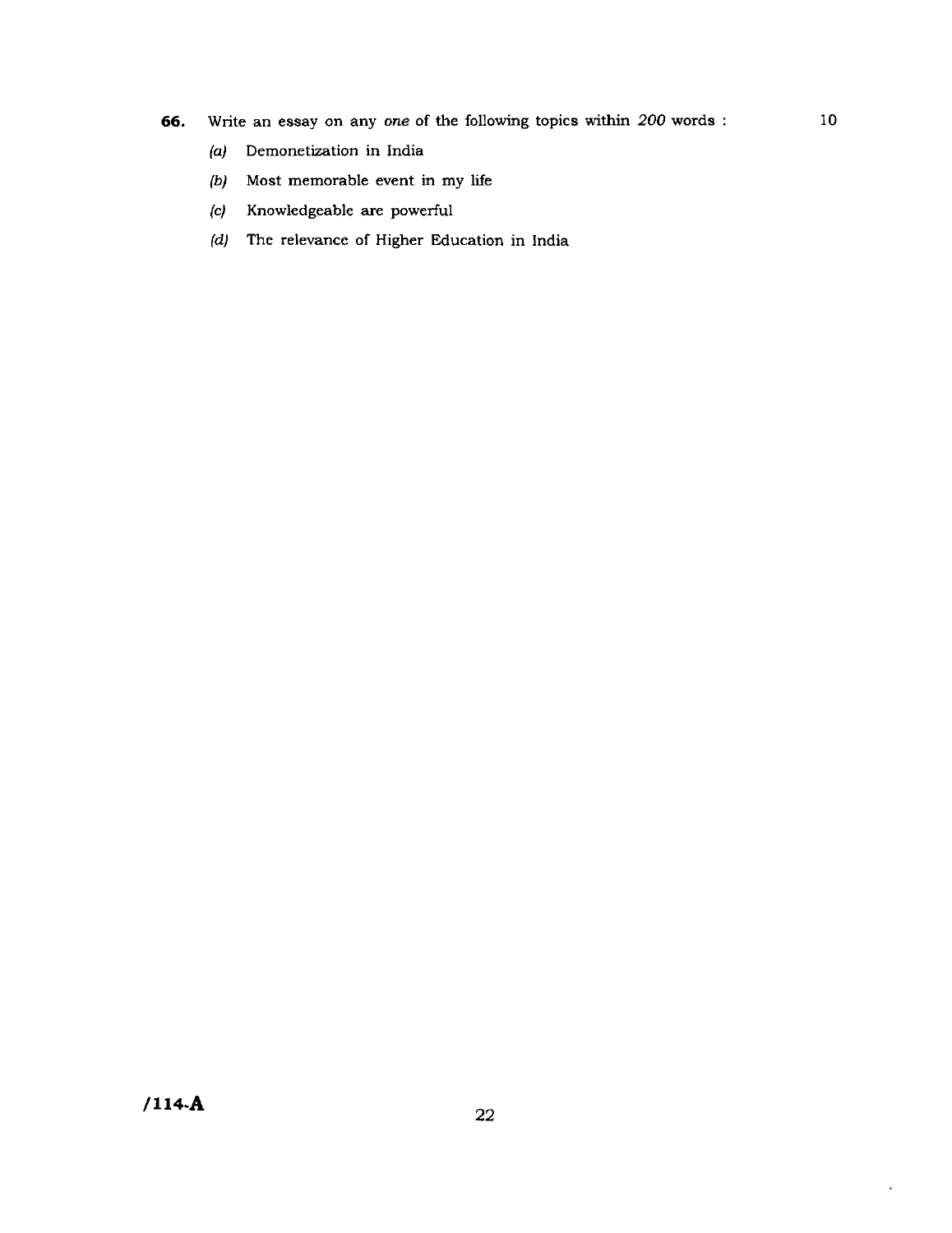$\mathcal{L}^{\text{max}}_{\text{max}}$  ,  $\mathcal{L}^{\text{max}}_{\text{max}}$ 

 $\mathcal{L}^{\text{max}}_{\text{max}}$  .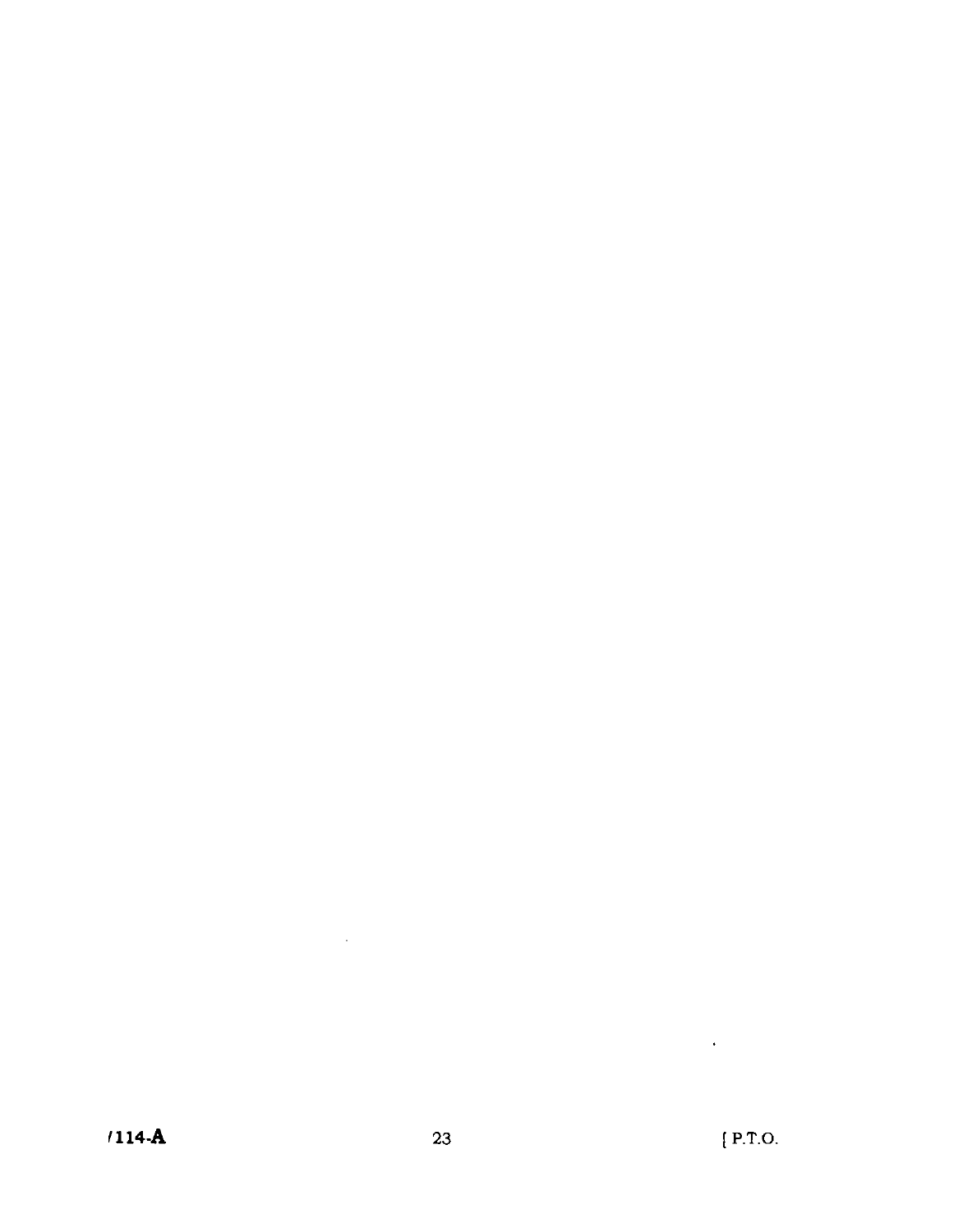$\mathcal{L}^{\text{max}}_{\text{max}}$ 

 $\mathcal{L}^{\text{max}}_{\text{max}}$  and  $\mathcal{L}^{\text{max}}_{\text{max}}$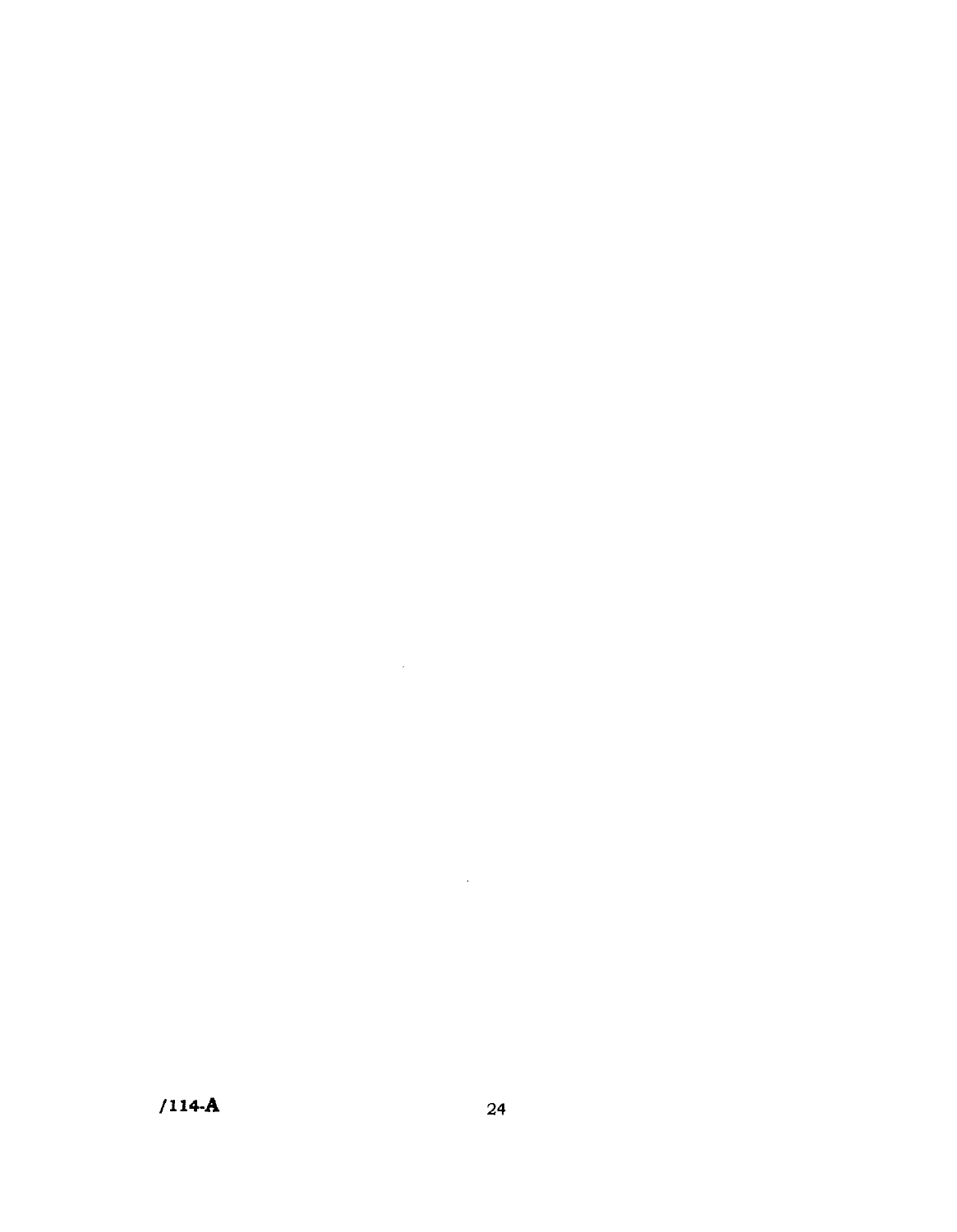- 67. Write a short note on any *one* of the following :
	- (a) Dr. B. R. Ambedkar
	- (b) Maulana Abu! Kalam Azad
	- (c) Munshi Prem Chand
	- (d) Amir Khusrau

 $\mathcal{L}$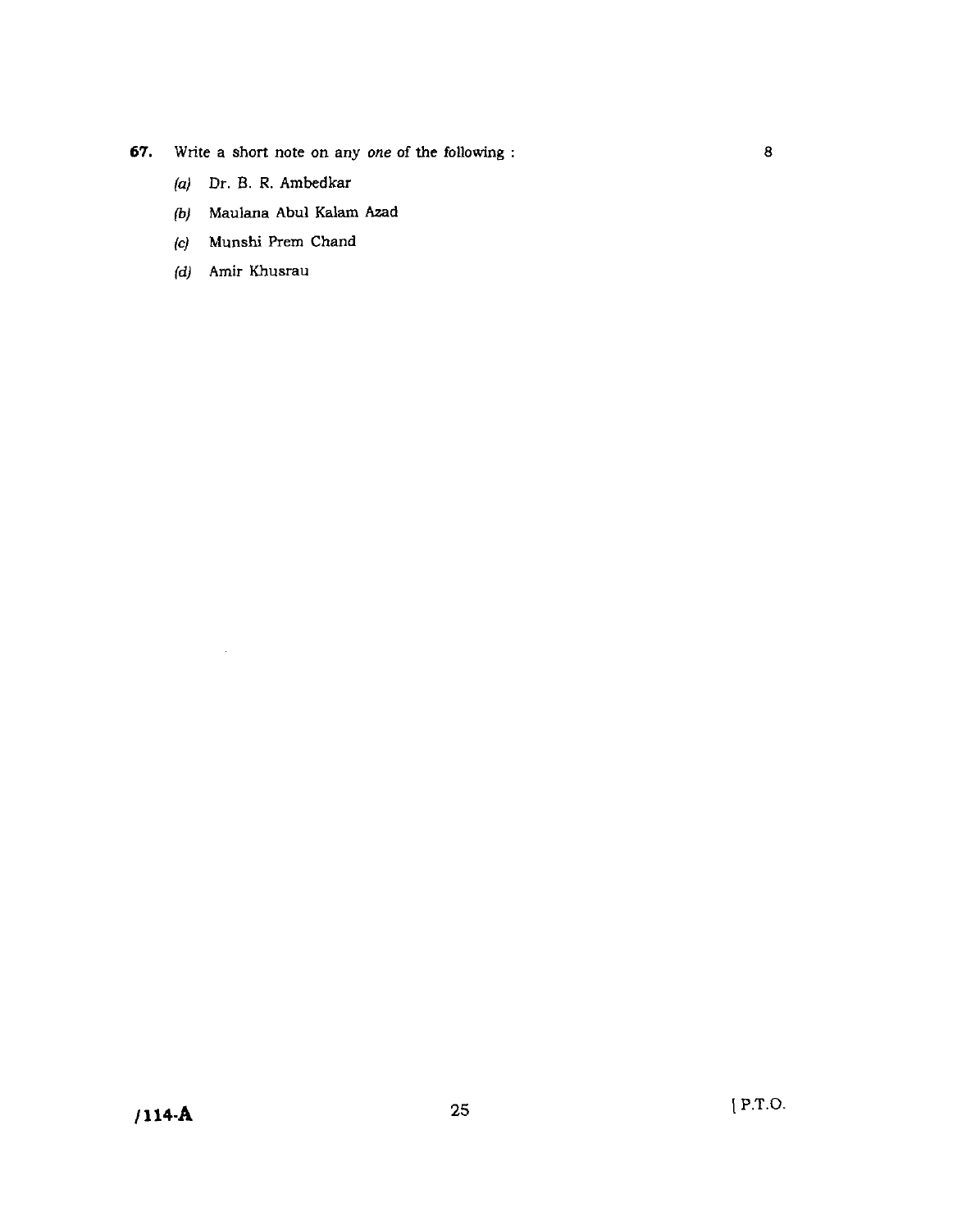$\sim 10^{-10}$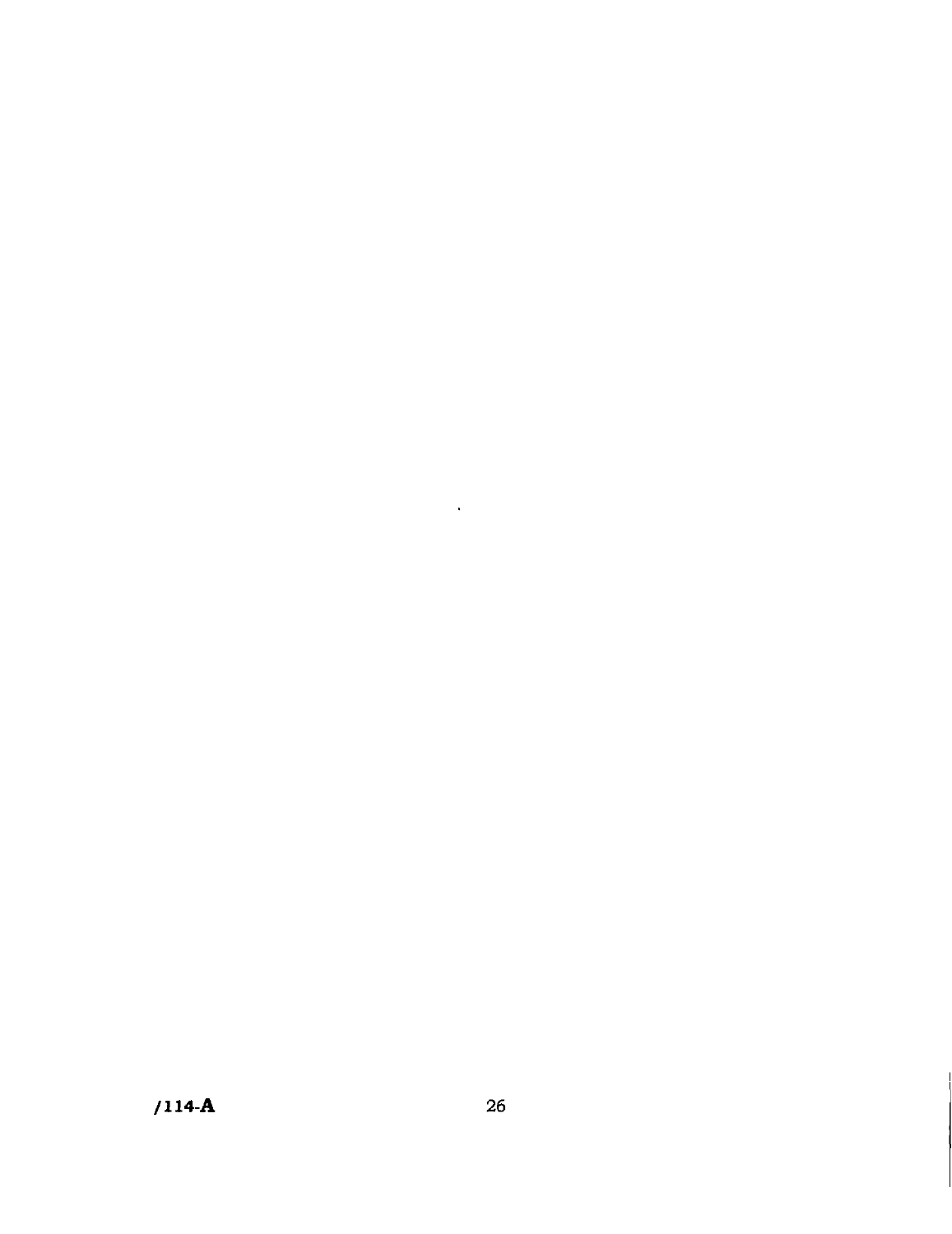68. In your opinion, how can the study of a foreign language be useful in your life? 7

 $\mathcal{L}^{\mathcal{L}}$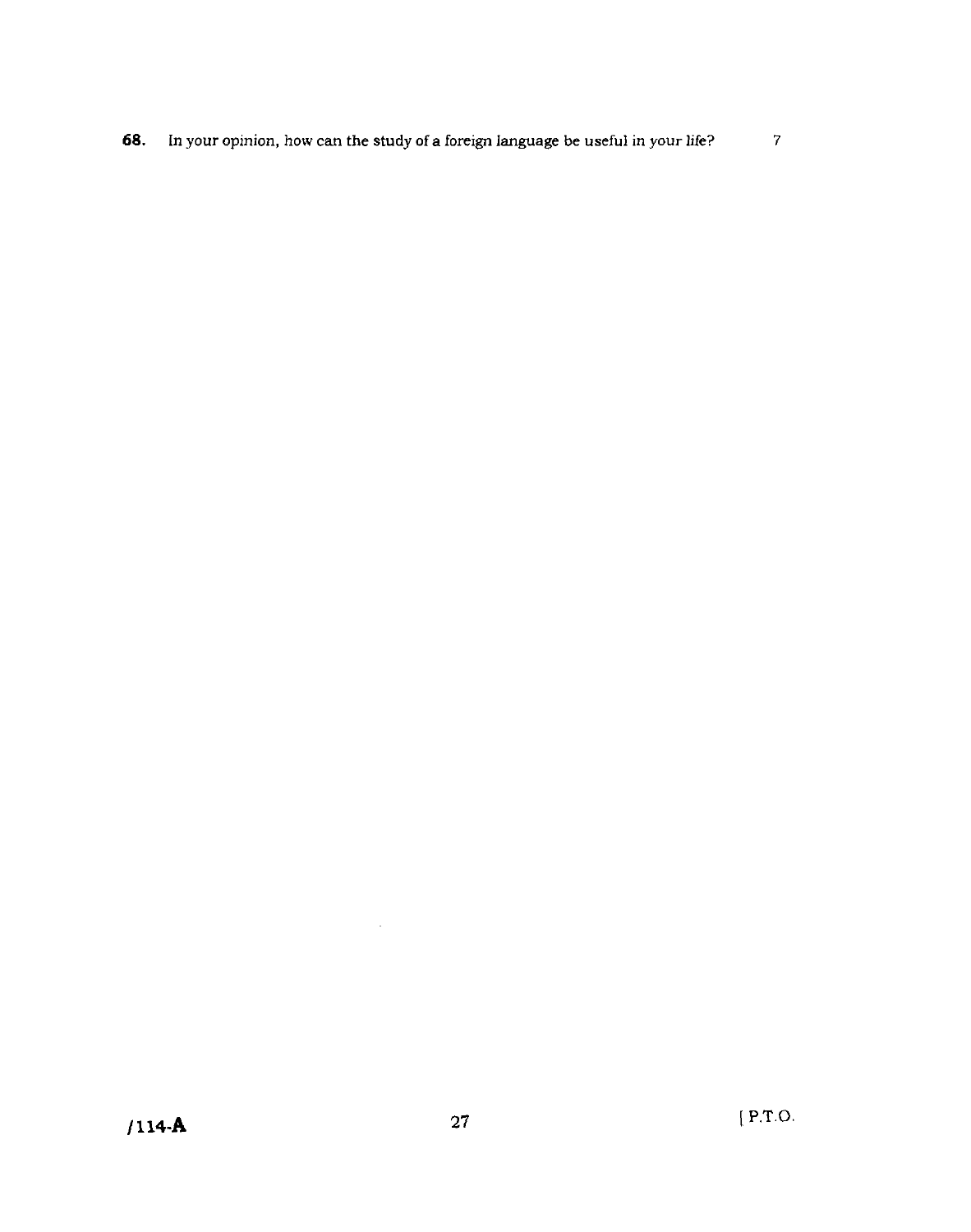$\sim 100$ 

 $\sim 10^7$ 

 $\mathcal{L}^{\text{max}}_{\text{max}}$  , where  $\mathcal{L}^{\text{max}}_{\text{max}}$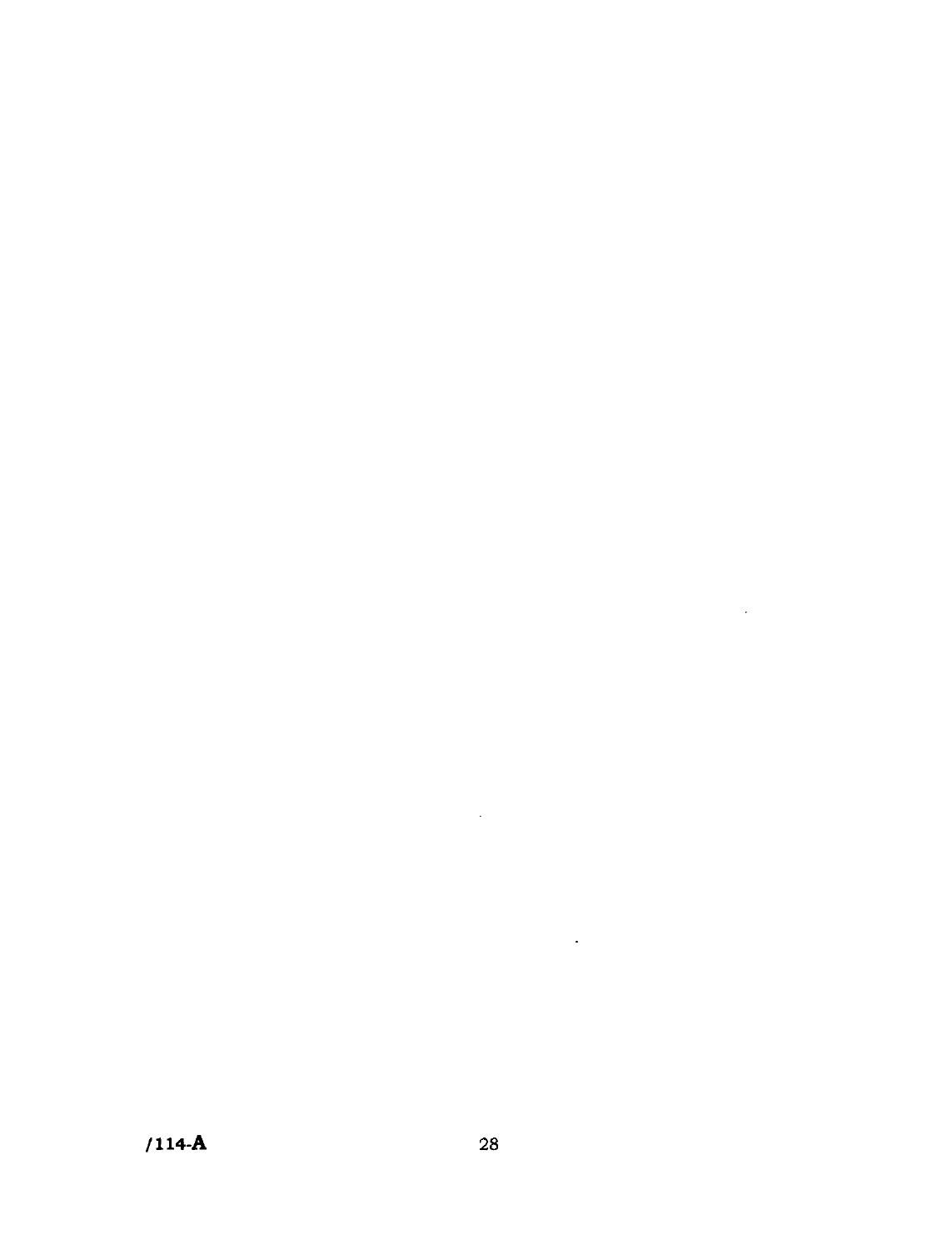$\sim 100$ 

 $\sim 10^{-10}$ 

 $\sim 10^7$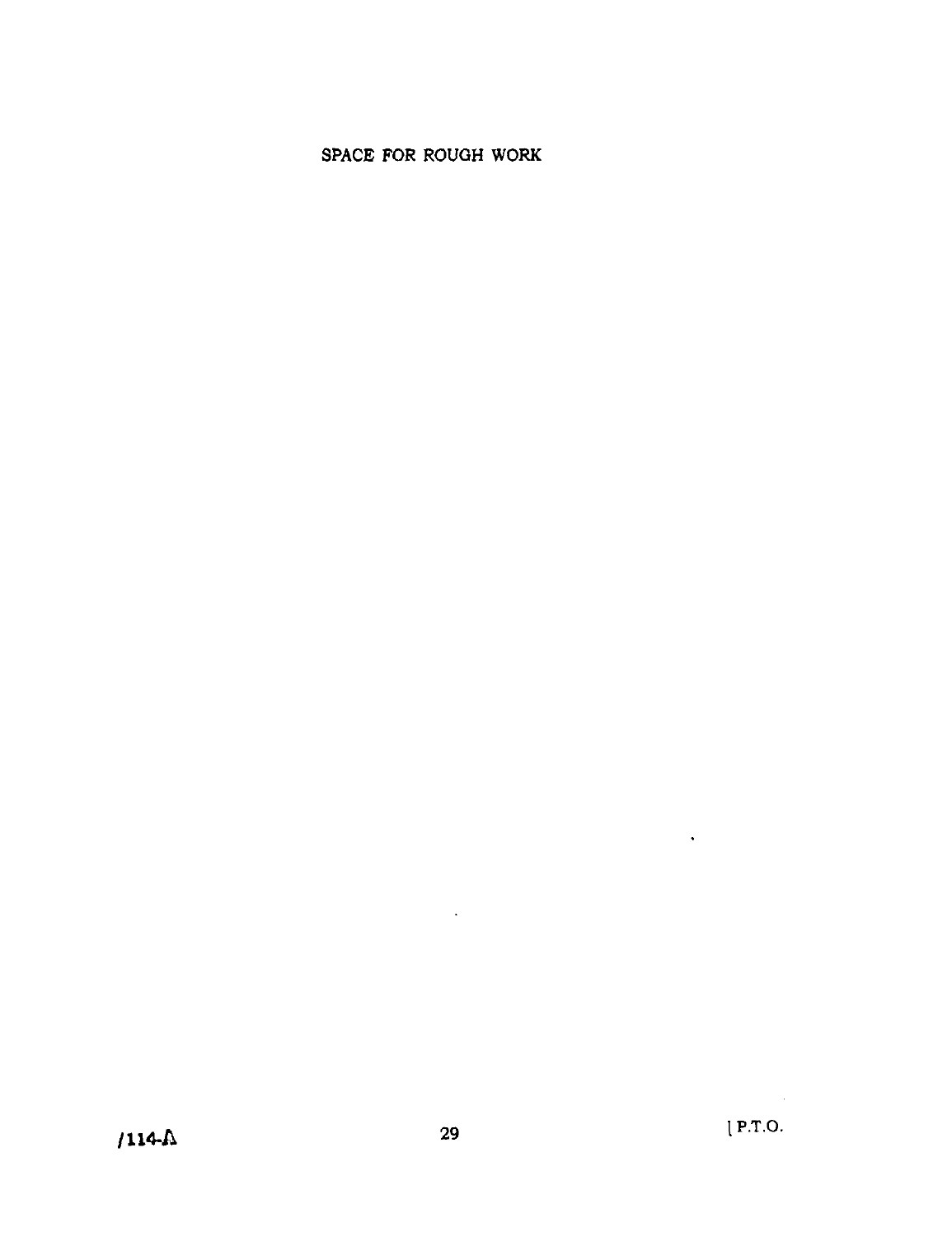$\sim 10^{11}$  km s  $^{-1}$ 

 $\sim 10^{-10}$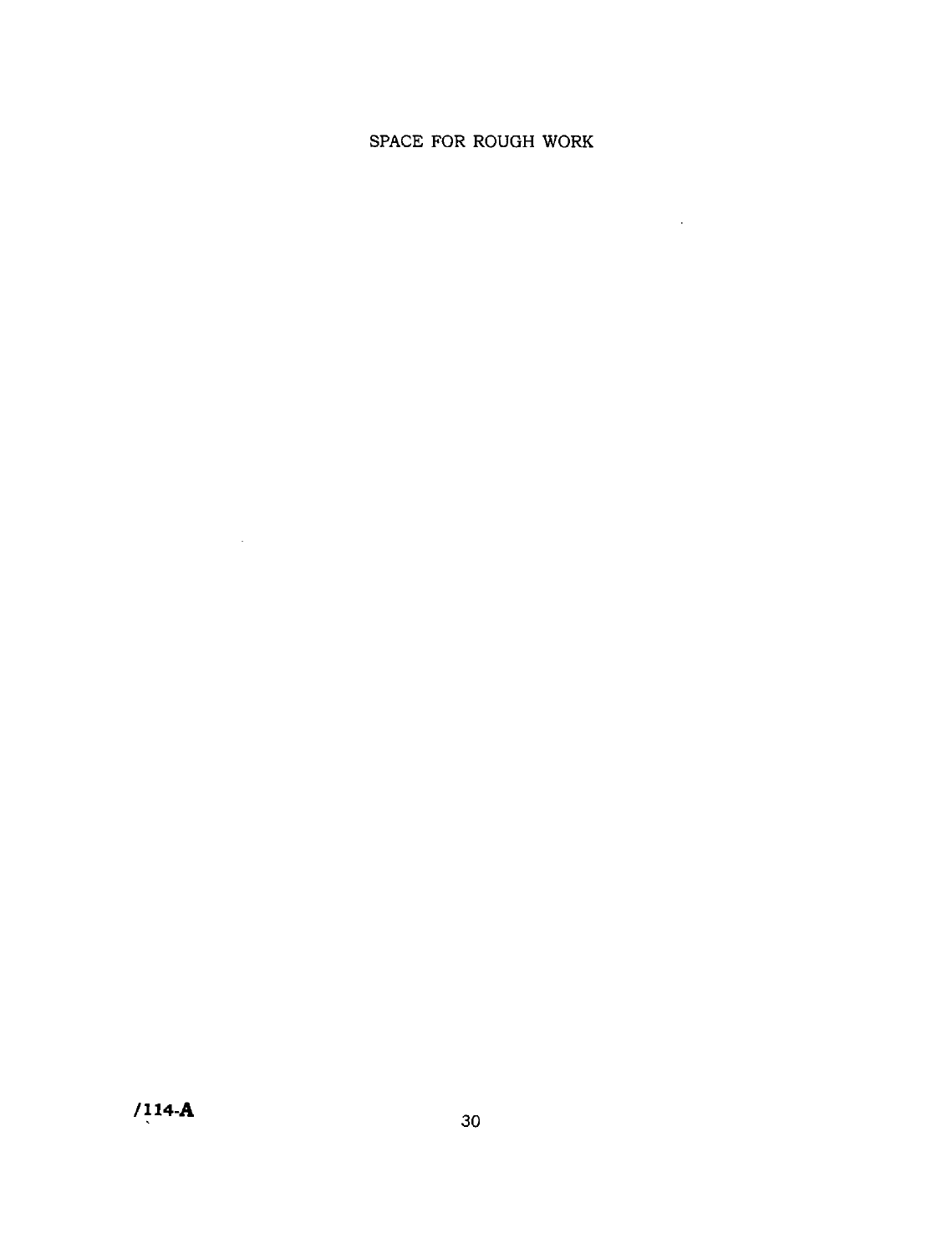$\mathcal{L}^{\text{max}}_{\text{max}}$ 

 $\sim$ 

 $\sim 100$  km s  $^{-1}$